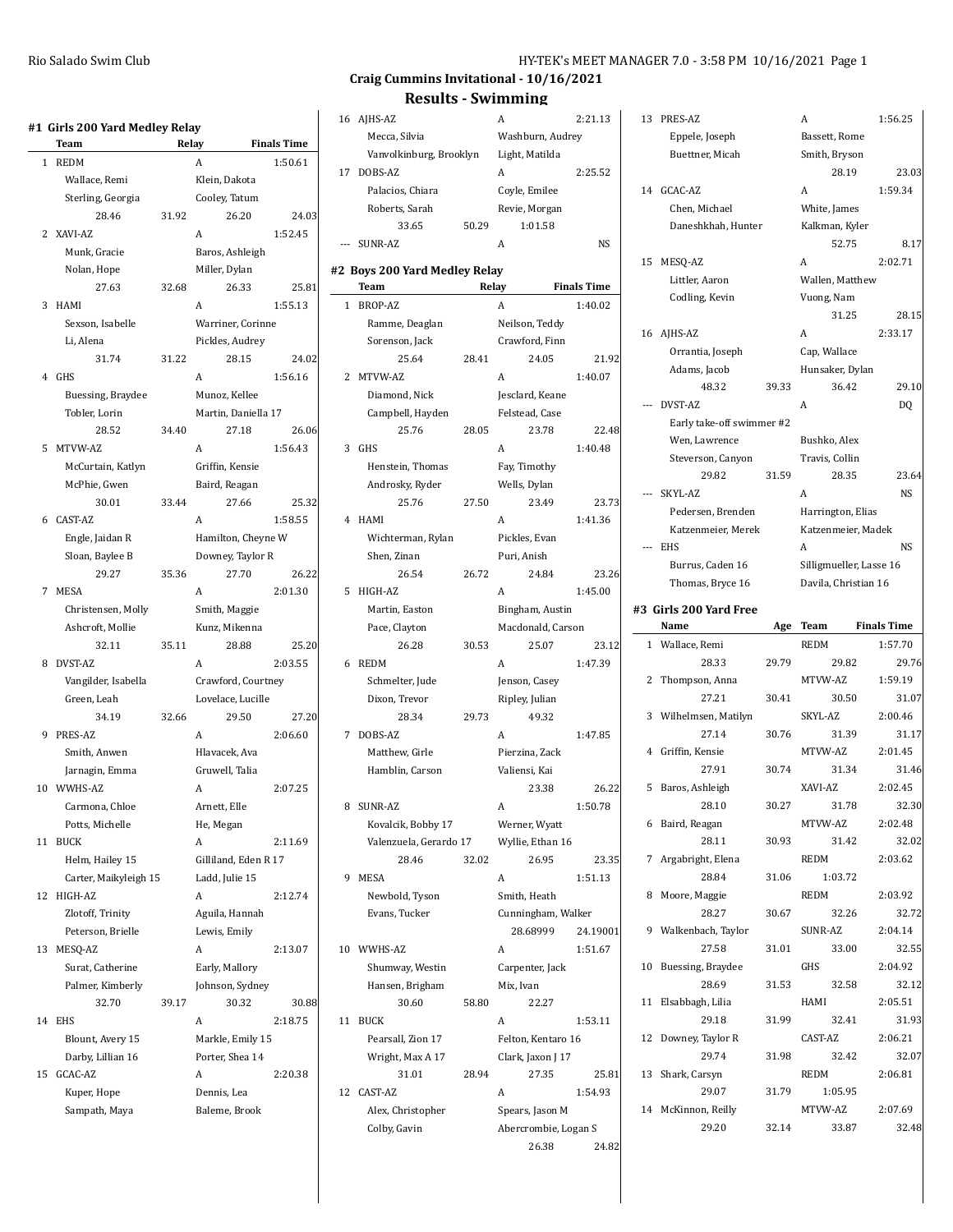| (#3 Girls 200 Yard Free) |       |             |         | 43 Espinoza, Krystyna |       | 16 BUCK     | 2:46.93            | 16 Layton, Kyler        |       | WWHS-AZ          | 2:01.12          |
|--------------------------|-------|-------------|---------|-----------------------|-------|-------------|--------------------|-------------------------|-------|------------------|------------------|
| 15 Brown, Courtney       |       | SUNR-AZ     | 2:08.51 | 38.48                 | 42.75 | 46.29       | 39.41              | 27.12                   | 30.36 | 31.39            | 32.25            |
| 28.40                    | 31.70 | 33.68       | 34.73   | 44 Coyle, Emilee      |       | DOBS-AZ     | 2:49.69            | 17 Kisling, Bryson      |       | MTVW-AZ          | 2:01.41          |
| 16 Oplinger, Tommie      |       | HAMI        | 2:12.53 | 36.07                 | 43.57 | 1:30.05     |                    | 27.96                   | 30.07 | 31.42            | 31.96            |
| 29.60                    | 34.01 | 34.71       | 34.21   | 45 Errington, Alaina  |       | 14 EHS      | 2:52.14            | 18 Glanville, Ethan     |       | HAMI             | 2:02.09          |
| 17 Rockwood, Maya        |       | MESA        | 2:12.67 | 38.55                 | 43.08 | 48.39       | 42.12              | 27.53                   | 30.88 | 32.08            | 31.60            |
| 28.84                    | 32.96 | 35.16       | 35.71   | 46 Kay, Amaya         |       | GCAC-AZ     | 2:55.66            | 19 Spears, Jason M      |       | CAST-AZ          | 2:02.71          |
|                          |       |             |         |                       |       |             |                    |                         |       |                  |                  |
| 18 Moody, Ava            |       | GHS         | 2:12.94 | 38.45                 | 44.04 | 47.40       | 45.77              | 27.97                   | 31.69 | 31.70            | 31.35            |
| 30.60                    | 33.60 | 34.63       | 34.11   | 47 Taylor, Alana      |       | 15 EHS      | 3:04.40            | 20 Parker, Zach         |       | <b>REDM</b>      | 2:03.64          |
| 19 Lewis, Emily          |       | HIGH-AZ     | 2:13.02 | 40.18                 | 47.87 | 1:36.35     |                    | 28.99                   | 31.36 | 32.33            | 30.96            |
| 31.02                    | 33.88 | 34.24       | 33.88   | 48 Kooner, Annalise   |       | GCAC-AZ     | 3:05.39            | 21 Truitt, Chris        |       | <b>REDM</b>      | 2:04.62          |
| 20 Hamilton, Cheyne W    |       | CAST-AZ     | 2:14.12 | 39.95                 | 49.38 | 51.26       | 44.80              | 28.00                   | 31.48 | 33.24            | 31.90            |
| 29.80                    | 33.56 | 35.39       | 35.37   | 49 Kaur, Sahaj        |       | 15 EHS      | 3:14.68            | 22 Buettner, Micah      |       | PRES-AZ          | 2:04.63          |
| 21 Lysak, Lola           |       | XAVI-AZ     | 2:15.40 | 43.52                 | 49.47 | 52.68       | 49.01              | 28.18                   | 31.54 | 32.17            | 32.74            |
| 30.57                    | 34.22 | 35.76       | 34.85   | 50 Gonzales, Danielle |       | 15 BUCK     | 3:16.75            | 23 Halls, Carsen        |       | HIGH-AZ          | 2:05.05          |
| 22 Cook, Carter          |       | XAVI-AZ     | 2:15.89 | 41.17                 | 48.48 | 1:47.10     |                    | 27.72                   | 31.33 | 32.52            | 33.48            |
| 29.42                    | 34.53 | 36.06       | 35.88   | --- Glenn, Presley    |       | CAST-AZ     | NS                 | 24 Doest, Ethan         |       | SKYL-AZ          | 2:05.48          |
| 23 Lebedeff, Malena      |       | XAVI-AZ     | 2:17.03 | --- Watson, Tessa     |       | GHS         | <b>NS</b>          | 27.80                   | 30.84 | 33.04            | 33.80            |
| 29.69                    | 34.70 | 37.31       | 35.33   | --- Pocock, Madeleine |       | MESQ-AZ     | <b>NS</b>          | 25 Werner, Wyatt        |       | SUNR-AZ          | 2:05.49          |
|                          |       |             |         |                       |       |             |                    |                         |       |                  |                  |
| 24 Surat, Catherine      |       | MESQ-AZ     | 2:18.76 | --- Evans, Trinity    |       | 15 BUCK     | <b>NS</b>          | 28.56                   | 31.91 | 32.98            | 32.04            |
| 32.11                    | 35.77 | 37.04       | 33.84   | --- Taylor, Valerie   |       | AJHS-AZ     | <b>NS</b>          | 26 Farrell, Max         |       | GCAC-AZ          | 2:05.74          |
| 25 Oryall, Callie        |       | PRES-AZ     | 2:21.39 | --- Russell, Elena    |       | DVST-AZ     | <b>NS</b>          | 28.04                   | 31.24 | 33.04            | 33.42            |
| 32.51                    | 35.37 | 37.14       | 36.37   | --- Vega, Olivia      |       | 15 EHS      | <b>NS</b>          | 27 Kalkman, Kyler       |       | GCAC-AZ          | 2:06.78          |
| 26 Huston, Hannah        |       | MESA        | 2:21.84 | --- Walker, Mya       |       | GCAC-AZ     | <b>NS</b>          | 28.38                   | 31.82 | 33.42            | 33.16            |
| 32.42                    | 36.66 | 37.28       | 35.48   | --- Spray, Tatum      |       | DVST-AZ     | NS                 | 28 Huber, Mason         |       | MESA             | 2:06.89          |
| 27 Moseley, Rylin R      |       | CAST-AZ     | 2:24.14 |                       |       |             |                    | 28.94                   | 32.07 | 33.43            | 32.45            |
| 32.82                    | 36.20 | 38.18       | 36.94   | #4 Boys 200 Yard Free |       |             |                    | 29 Morris, Dylan        |       | <b>REDM</b>      | 2:09.32          |
| 28 Smith, Maggie         |       | MESA        | 2:24.68 | Name                  |       | Age Team    | <b>Finals Time</b> | 29.63                   | 33.34 | 34.32            | 32.03            |
|                          |       |             |         | 1 Joswiak, Thomas     |       | BROP-AZ     | 1:45.24            |                         |       |                  |                  |
|                          |       |             |         |                       |       |             |                    |                         |       |                  |                  |
| 32.46                    | 36.49 | 37.54       | 38.19   | 24.90                 | 26.74 | 26.84       | 26.76              | 30 Meixner, Logan       |       | GHS              | 2:10.10          |
| 29 Westblom, Sofia       |       | HAMI        | 2:26.06 | 2 Crawford, Finn      |       | BROP-AZ     | 1:48.40            | 29.90                   | 33.68 | 33.84            | 32.68            |
| 32.68                    | 36.96 | 38.69       | 37.73   | 25.10                 | 26.80 | 27.71       | 28.79              | 31 Clavel, Tristan      |       | 17 BUCK          | 2:13.47          |
| 30 Kenchington, Anna     |       | DVST-AZ     | 2:30.15 | 3 Pierzina, Zack      |       | DOBS-AZ     | 1:49.37            | 29.81                   | 34.56 | 35.10            | 34.00            |
| 34.61                    | 38.17 | 39.58       | 37.79   | 25.61                 | 27.77 | 28.20       | 27.79              | 32 White, James         |       | GCAC-AZ          | 2:13.97          |
| 31 Elfring, Adriana      |       | HAMI        | 2:30.75 | 4 Dixon, Trevor       |       |             |                    | 30.23                   | 34.05 | 1:09.69          |                  |
| 32.83                    | 37.29 | 39.53       | 41.10   |                       |       | <b>REDM</b> | 1:49.74            | 33 Bigler, Dakota       |       | MESA             | 2:14.84          |
| 32 Sampath, Maya         |       | GCAC-AZ     | 2:31.22 | 25.59                 | 27.95 | 28.20       | 28.00              | 29.11                   | 33.00 | 36.26            | 36.47            |
| 34.15                    | 38.62 | 1:18.45     |         | 5 Gomez, Greyson      |       | BROP-AZ     | 1:50.32            | 34 Pearsall, Zion       | 17    | <b>BUCK</b>      | 2:15.91          |
| 33 Helm, Hailey          |       | 15 BUCK     | 2:34.13 | 25.28                 | 27.93 | 28.91       | 28.20              | 30.04                   | 34.29 | 36.45            | 35.13            |
| 33.68                    | 37.69 | 42.02       | 40.74   | 6 Robertson, Tate A   |       | CAST-AZ     | 1:51.55            | 35 Halls, Cade          |       | HIGH-AZ          | 2:17.42          |
|                          |       |             |         | 25.53                 | 28.23 | 29.29       | 28.50              |                         |       |                  |                  |
| 34 Stapley, Allison      |       | MESA        | 2:35.07 | 7 Jesclard, Asher     |       | MTVW-AZ     | 1:54.57            | 31.04                   | 34.27 | 35.82            | 36.29            |
| 34.32                    | 38.06 | 42.03       | 40.66   | 26.55                 | 28.72 | 29.78       | 29.52              | 36 Sunderhaus, Frank    |       | BROP-AZ          | 2:17.83          |
| 35 Hart, Grace           |       | 17 SUNR-AZ  | 2:35.17 | 8 Leavitt, Karson     |       | HAMI        | 1:54.58            | 29.30                   | 34.19 | 37.11            | 37.23            |
| 33.66                    | 39.77 | 41.99       | 39.75   | 26.35                 | 28.71 | 29.65       | 29.87              | 37 Murphy, Derek        |       | MESQ-AZ          | 2:18.65          |
| 36 Ericsson, Savannah    |       | GHS         | 2:36.12 | 9 Long, Jayden        |       | MTVW-AZ     | 1:56.42            | 30.17                   | 33.92 | 37.09            | 37.47            |
| 33.74                    | 39.40 | 1:22.98     |         | 26.12                 | 28.78 | 30.11       | 31.41              | 38 Robertson, Hunter M  |       | CAST-AZ          | 2:19.02          |
| 37 Secor, Peyton         |       | PRES-AZ     | 2:36.26 |                       |       |             |                    | 30.24                   | 33.90 | 37.22            | 37.66            |
| 34.86                    |       | 38.37 41.85 | 41.18   | 10 Lewis, Raleigh     |       | MTVW-AZ     | 1:57.21            | 39 Thompson, Tucker     |       | 15 SUNR-AZ       | 2:22.34          |
| 38 Randick, Tyler        |       | DVST-AZ     | 2:38.53 | 26.09                 | 29.28 | 30.71       | 31.13              | 30.84                   | 34.70 | 1:16.80          |                  |
| 34.12                    | 38.80 | 42.86       | 42.75   | 11 Detzel, Jayden     |       | HAMI        | 1:58.29            | 40 Wallace, Benjamin    |       | DOBS-AZ          | 2:26.00          |
| 39 Lawlor, Elise         |       | PRES-AZ     | 2:39.18 | 27.29                 | 29.94 | 30.54       | 30.52              | 31.71                   | 37.16 | 39.17            | 37.96            |
| 34.93                    | 39.31 | 42.30       | 42.64   | 12 Grantham, Jacob    |       | GHS         | 1:59.56            | 41 Goodman, Dailynd     |       | MESA             | 2:29.15          |
|                          |       |             |         | 26.70                 | 29.81 | 31.36       | 31.69              |                         |       |                  |                  |
| 40 Disert, Lynnette      |       | PRES-AZ     | 2:41.35 | 13 Reading, Mason     |       | GHS         | 1:59.85            | 33.37                   | 37.02 | 39.53            | 39.23            |
| 37.56                    | 40.78 | 42.02       | 40.99   | 27.47                 | 30.04 | 31.16       | 31.18              | 42 Riveras, Ryland      |       | 15 SUNR-AZ       | 2:31.27          |
| 41 Oplinger, Emily       |       | AJHS-AZ     | 2:44.52 | 14 Zhang, Edward      |       | HAMI        | 2:00.29            | 30.92                   | 37.43 | 41.33            | 41.59            |
| 36.43                    | 41.50 | 44.02       | 42.57   | 27.41                 | 30.15 | 31.22       | 31.51              | 43 McLenna, Jack        |       | GCAC-AZ          | 2:31.77          |
| 42 Heapy, Rylee          |       | 15 SUNR-AZ  | 2:45.05 | 15 Mack, David        |       | GHS         | 2:00.99            | 33.26                   | 38.59 | 41.04            | 38.88            |
| 36.31                    | 40.43 | 1:28.31     |         | 27.51                 | 30.09 | 31.59       | 31.80              | 44 Clark, Jett<br>33.29 | 37.55 | 15 BUCK<br>42.17 | 2:33.11<br>40.10 |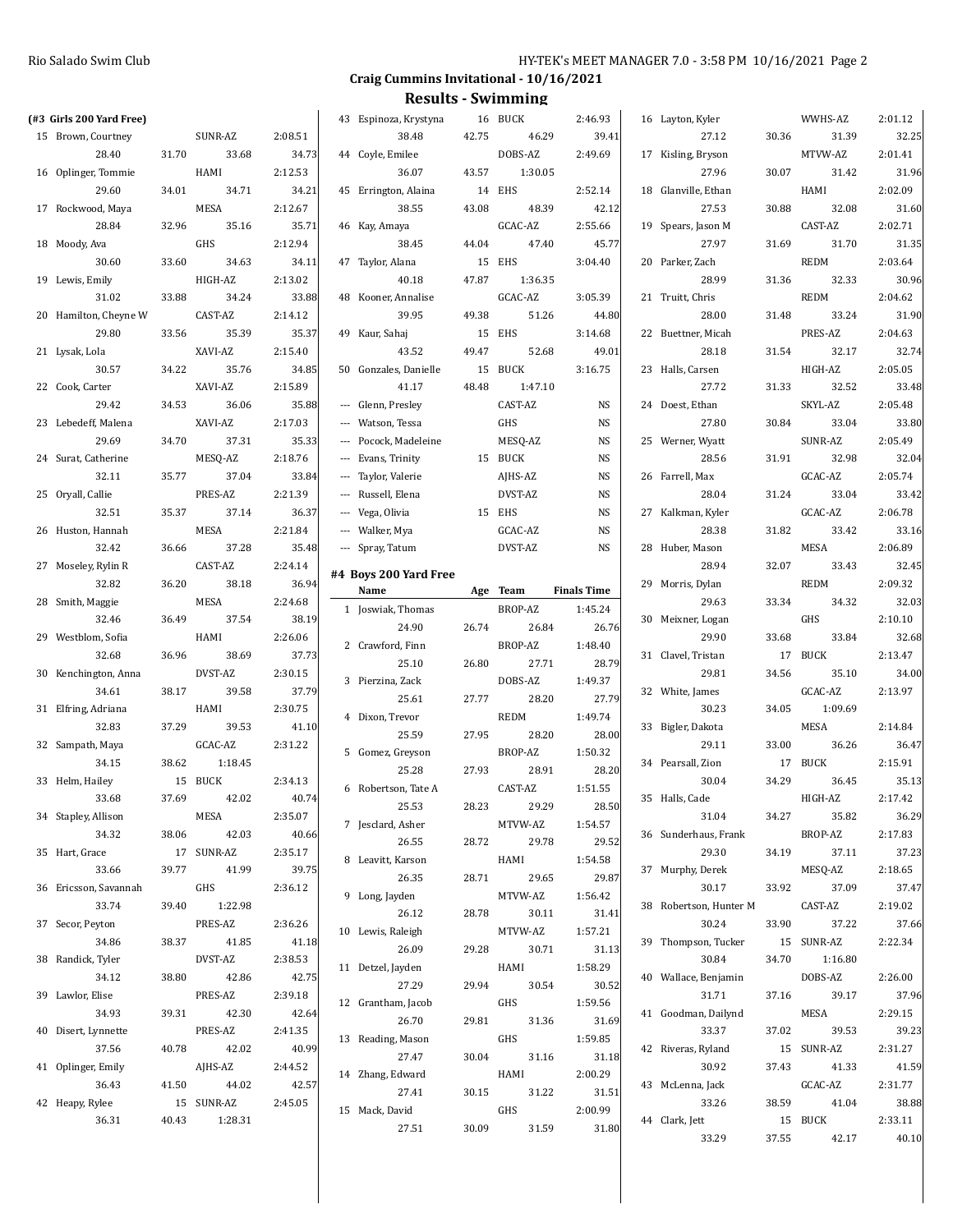#### Rio Salado Swim Club **HY-TEK's MEET MANAGER 7.0 - 3:58 PM 10/16/2021** Page 3

## **Craig Cummins Invitational - 10/16/2021**

|                         |       |            |                    |                             |         | Results - SWIMMING |           |                           |       |                |                    |
|-------------------------|-------|------------|--------------------|-----------------------------|---------|--------------------|-----------|---------------------------|-------|----------------|--------------------|
| (#4 Boys 200 Yard Free) |       |            |                    | 20 Daniels, Hannah          |         | HAMI               | 2:31.34   | #6 Boys 200 Yard IM       |       |                |                    |
| 45 Langenbach, Zane     |       | AJHS-AZ    | 2:42.08            | 32.08                       | 42.01   | 44.37              | 32.88     | Name                      |       | Age Team       | <b>Finals Time</b> |
| 33.21                   | 38.07 | 1:30.80    |                    | 21 Schauer, Devon           |         | <b>REDM</b>        | 2:32.00   | 1 Gonda, Gabe             |       | BROP-AZ        | 1:56.14            |
| 46 Hulse, Jaxon         |       | 14 SUNR-AZ | 2:45.44            | 32.34                       | 38.66   | 47.03              | 33.97     | 24.86                     | 29.22 | 35.01          | 27.05              |
| 34.23                   | 42.01 | 45.59      | 43.61              | 22 Fox, Abbey               |         | <b>REDM</b>        | 2:32.09   | 2 Pickles, Evan           |       | HAMI           | 1:56.55            |
| 47 Rice, Aven E         |       | CAST-AZ    | 2:48.34            | 34.69                       | 38.46   | 45.66              | 33.28     | 26.03                     | 30.33 | 33.13          | 27.06              |
| 35.53                   | 41.83 | 46.98      | 44.00              | 23 Bennett, Anna            |         | 17 SUNR-AZ         | 2.32.71   | 3 Hamblin, Carson         |       | DOBS-AZ        | 1:56.64            |
| --- Macdonald, Nate     |       | HIGH-AZ    | D <sub>0</sub>     | 31.34                       | 40.05   | 49.35              | 31.97     | 25.46                     | 30.22 | 34.15          | 26.81              |
| False start             |       |            |                    | 24 Gervais, Marin I         |         | CAST-AZ            | 2:34.62   |                           |       |                |                    |
| 30.22                   | 33.35 | 34.13      | 31.77              | 33.03                       | 39.24   | 47.72              | 34.63     | 4 Vetsch, August H        |       | CAST-AZ        | 1:59.00            |
| --- John, Zach          |       | 14 BUCK    | NS                 | 25 Driggers, Micah          |         | GHS                | 2:38.35   | 25.14                     | 30.27 | 35.83          | 27.76              |
| --- Stanley, Owen       |       | DVST-AZ    | <b>NS</b>          | 35.63                       | 39.34   | 1:23.38            |           | 5 Herrera, Jake           |       | <b>BROP-AZ</b> | 2:05.11            |
| Quillinan, Markus       |       | DVST-AZ    | NS                 | 26 Stayner, Shea            |         | 17 GHS             | 2:38.76   | 27.31                     | 32.85 | 36.60          | 28.35              |
| Rivas Lopez, Elias      |       | DOBS-AZ    | NS                 | 34.22                       | 40.85   | 48.66              | 35.03     | 6 Macdonald, Carson       |       | HIGH-AZ        | 2:07.35            |
| Glauser, Grahm          |       | 14 EHS     | <b>NS</b>          | 27 Scanlon, Jess            |         | 17 SUNR-AZ         | 2:39.26   | 26.74                     | 33.87 | 38.26          | 28.48              |
| --- Mann, Paxten        |       | 16 EHS     | <b>NS</b>          | 31.39                       | 39.07   | 49.69              | 39.11     | 7 Giles, Jack             |       | MTVW-AZ        | 2:07.76            |
|                         |       |            |                    | 28 Cunningham, Rylie        |         | 13 SUNR-AZ         | 2:39.38   | 26.81                     | 34.16 | 37.35          | 29.44              |
| #5  Girls 200 Yard IM   |       |            |                    | 34.70                       | 39.27   | 46.51              | 38.90     | 8 Serrano, David          |       | BROP-AZ        | 2:08.11            |
| Name                    |       | Age Team   | <b>Finals Time</b> | 29 Schedeler-Green, Kylie   |         | HAMI               | 2:39.68   | 27.30                     | 34.01 | 35.38          | 31.42              |
| 1 Aguila, Hannah        |       | HIGH-AZ    | 2:15.62            | 32.75                       | 40.64   | 1:26.29            |           | 9 Wen, Lawrence           |       | DVST-AZ        | 2:12.73            |
| 29.59                   | 35.15 | 39.63      | 31.25              | 30 Turley, Breanna          |         | <b>MESA</b>        | 2:41.74   | 29.05                     | 33.19 | 40.02          | 30.47              |
| 2 Engle, Jaidan R       |       | CAST-AZ    | 2:15.68            |                             | 43.77   | 47.19              | 36.42     | 10 Soloviev, Victor       |       | HAMI           | 2:14.42            |
| 28.81                   | 33.93 | 40.98      | 31.96              | 34.36                       |         |                    |           | 30.41                     | 33.76 | 38.82          | 31.43              |
| 3 Crawford, Courtney    |       | DVST-AZ    | 2:18.49            | 31 Slusher, Natalie         |         | 14 BUCK            | 2:45.10   | 11 Schmelter, Jude        |       | <b>REDM</b>    | 2:14.55            |
| 30.35                   | 34.02 | 39.82      | 34.30              | 38.39                       | 40.67   | 49.82              | 36.22     | 28.44                     | 33.68 | 40.82          | 31.61              |
| 4 Nickell, Grace        |       | MTVW-AZ    | 2:19.31            | 32 Helm, Hailey             |         | 15 BUCK            | 2:46.30   | 12 Pham, Gabriel          |       | GHS            | 2:15.06            |
| 30.44                   | 36.30 | 41.24      | 31.33              | 35.45                       | 40.92   | 52.72              | 37.21     | 28.67                     | 34.14 | 41.05          | 31.20              |
| 5 Hull, Grace           |       | XAVI-AZ    | 2:19.36            | 33 Reynolds, Elizabeth M    |         | CAST-AZ            | 2:50.55   | 13 Jenson, Casey          |       | REDM           | 2:15.14            |
| 29.71                   | 34.51 | 43.60      | 31.54              | 36.08                       | 44.62   | 52.00              | 37.85     | 28.47                     | 35.96 | 37.64          | 33.07              |
| 6 Warriner, Corinne     |       | HAMI       | 2:20.04            | 34 Laine, Madilyn           |         | MESA               | 2:55.55   | 14 Webster, Denali        |       | MTVW-AZ        | 2:17.09            |
| 31.78                   | 37.11 | 39.02      | 32.13              | 35.23                       | 45.15   | 1:35.17            |           | 27.99                     | 36.51 | 42.34          | 30.25              |
| 7 McCurtain, Katlyn     |       | MTVW-AZ    | 2:20.51            | 35 Toles, Rebekah S         |         | 18 BUCK            | 2:58.51   | 15 Lim, Daniel            |       | HAMI           | 2:17.56            |
| 30.47                   | 33.94 | 43.73      | 32.37              | 37.65                       | 46.79   | 52.18              | 41.89     | 28.69                     | 33.89 | 41.75          | 33.23              |
| 8 Lembas, Jaylen        |       | REDM       | 2:21.02            | 36 Sneigowski, Sarah        |         | 15 BUCK            | 3:01.79   | 16 Trost, Kyle            |       | MTVW-AZ        | 2:18.01            |
| 29.21                   | 35.87 | 44.08      | 31.86              | 40.27                       | 49.76   | 1:31.76            |           | 27.40                     | 36.55 | 42.64          | 31.42              |
| 9 Washburn, Audrey      |       | AJHS-AZ    | 2:21.15            | 37 Stayner, Paige           |         | GHS                | 3:03.17   | 17 Bushko, Alex           |       | DVST-AZ        | 2:18.42            |
| 30.37                   | 36.37 | 40.70      | 33.71              | 36.07                       | 52.48   | 53.89              | 40.73     | 30.96                     | 38.51 | 37.13          | 31.82              |
| 10 Kunz, Mikenna        |       | MESA       | 2:22.21            | 38 Johnson, Kiara           |         | GCAC-AZ            | 3:11.78   | 18 Huang, Alexander       |       | HAMI           | 2:18.65            |
| 30.15                   | 35.27 | 43.98      | 32.81              | 41.68                       | 54.92   | 53.46              | 41.72     | 30.02                     | 35.20 | 40.78          | 32.65              |
| 11 Mago, Ginger         |       | XAVI-AZ    | 2:22.61            | 39 Saunders, Bailey         |         | 16 EHS             | 3:16.65   | 19 Jesclard, Keane        |       | MTVW-AZ        | 2:18.69            |
| 28.98                   | 36.40 | 45.83      | 31.40              | 41.65                       | 49.68   | 57.93              | 47.39     | 29.88                     | 35.60 | 40.72          | 32.49              |
| 12 Munoz, Kellee        |       | GHS        | 2:22.96            | 40 Valenzuela, Evelyn       |         | 14 SUNR-AZ         | 3:20.69   | 20 Greer, Nicholas        |       | GHS            | 2:19.48            |
| 31.63                   | 36.92 | 41.46      | 32.95              | 41.59                       | 53.15   | 1:45.95            |           |                           |       |                |                    |
|                         |       |            |                    | 41 Scheffner, Logan         |         | GCAC-AZ            | 3:30.62   | 28.29                     | 37.48 | 40.78          | 32.93              |
| 13 Gill, Ava            |       | XAVI-AZ    | 2:26.38            | 51.81                       | 54.45   | 59.70              | 44.66     | 21 Ramirez, Jude          |       | REDM           | 2:20.62            |
| 31.75                   | 39.15 | 40.92      | 34.56              | --- Huynh, Annie            |         | GCAC-AZ            | <b>DQ</b> | 31.16                     | 37.01 | 41.16          | 31.29              |
| *14 Ellingson, Kate     |       | MTVW-AZ    | 2:28.52            | Non-simultaneous arms - fly |         |                    |           | 22 Shumway, Westin        |       | WWHS-AZ        | 2:21.19            |
| 32.03                   | 38.70 | 46.30      | 31.49              | 59.30                       | 1:17.04 | 1:28.62            |           | 30.50                     | 33.88 | 43.04          | 33.77              |
| *14 Palmer, Kimberly    |       | MESQ-AZ    | 2:28.52            | --- Hanna, Mary             |         | GCAC-AZ            | DQ        | 23 Yanez Peralta, Tristan |       | SKYL-AZ        | 2:22.16            |
| 32.74                   | 37.77 | 46.29      | 31.72              | Multiple strokes - back     |         |                    |           | 28.25                     | 36.51 | 44.35          | 33.05              |
| 16 Witt, Abby           |       | HAMI       | 2:29.24            | 57.64                       | 1:12.15 | 1:23.66            |           | 24 VanAusdal, Liam J      |       | 17 BUCK        | 2:22.31            |
| 31.59                   | 38.88 | 42.36      | 36.41              | --- Becker, Emma            |         | MTVW-AZ            | DQ        | 28.89                     | 36.78 | 43.62          | 33.02              |
| 17 Guerra, Bella        |       | XAVI-AZ    | 2:29.40            | Butterfly kick - breast     |         |                    |           | 25 Romero-Mesa, Nicolas   |       | DVST-AZ        | 2:22.91            |
| 32.16                   | 38.94 | 42.32      | 35.98              | 28.00                       | 32.63   | 36.77              | 31.79     | 29.90                     | 36.30 | 43.14          | 33.57              |
| 18 Ferrin, Megan        |       | MESA       | 2:29.79            | --- Sloan, Baylee B         |         | CAST-AZ            | DQ        | 26 Duemler, Isaac         |       | REDM           | 2:28.16            |
| 32.02                   | 40.96 | 42.37      | 34.44              | Not on back off wall - back |         |                    |           | 30.11                     | 39.12 | 46.06          | 32.87              |
| 19 Markle, Emily        |       | 15 EHS     | 2:30.58            | 27.96                       | 33.69   | 39.19              | 31.66     | 27 Alex, Christopher      |       | CAST-AZ        | 2:32.56            |
| 33.59                   | 38.64 | 43.09      | 35.26              | --- Rasmussen, Amirra       | 14 EHS  |                    | NS        | 30.48                     |       |                | 37.43              |
|                         |       |            |                    |                             |         |                    | <b>NS</b> |                           |       |                |                    |
|                         |       |            |                    | --- Jahn, Sophia            |         | REDM               |           |                           |       |                |                    |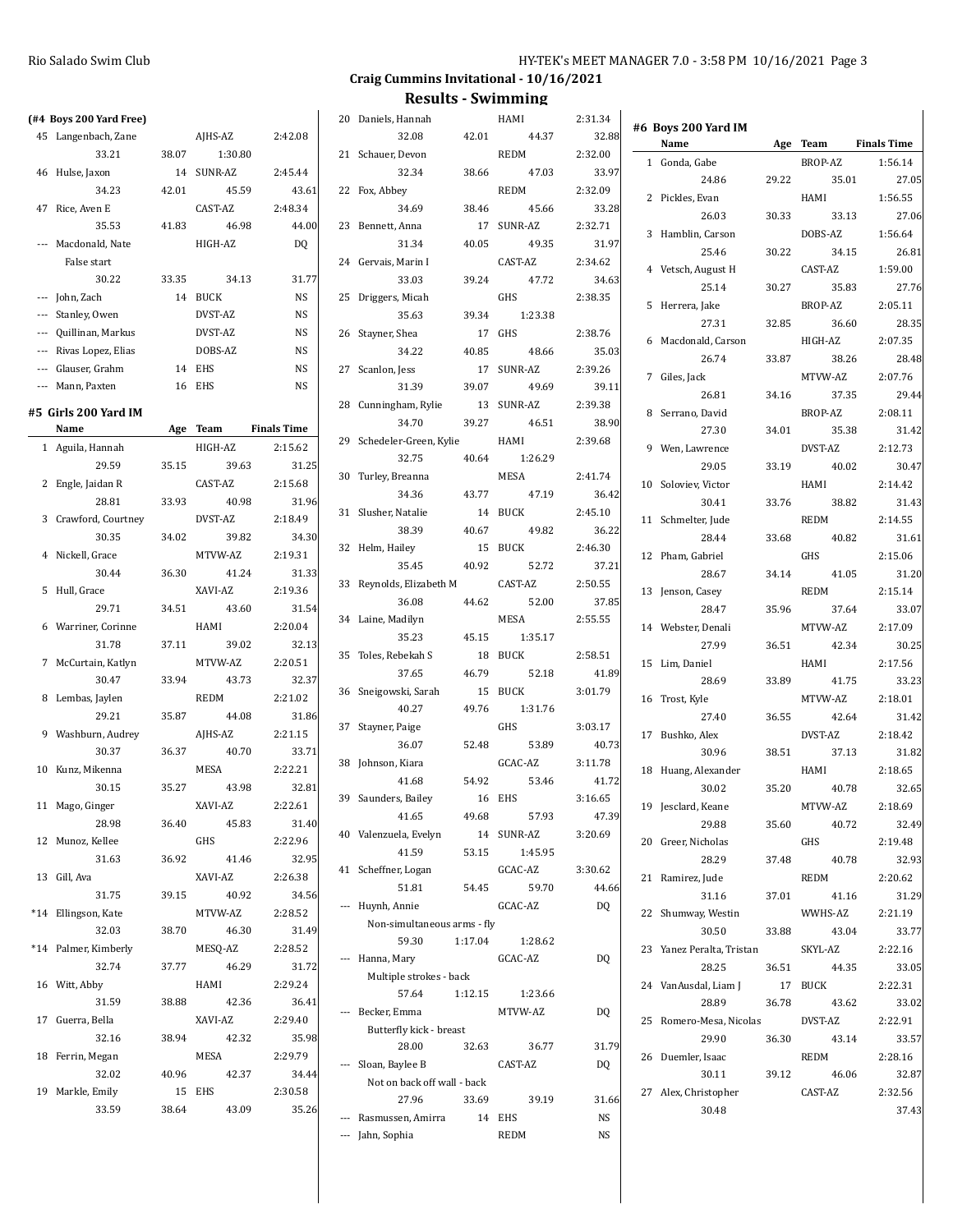|     | (#6 Boys 200 Yard IM)                        |       |             |         |
|-----|----------------------------------------------|-------|-------------|---------|
| 28  | Bingham, Aaron                               |       | MESA        | 2:33.00 |
|     | 33.01                                        | 38.68 | 46.10       | 35.21   |
|     | 29 Wildermuth, Andrew T                      |       | CAST-AZ     | 2:33.55 |
|     | 30.61                                        | 41.29 | 46.18       | 35.47   |
| 30  | Nichols, Luke                                |       | <b>MESA</b> | 2:35.03 |
|     | 32.80                                        | 43.18 | 43.11       | 35.94   |
|     | 31 Veres, Nick                               | 17    | SUNR-AZ     | 2:39.16 |
|     | 34.62                                        | 39.99 | 47.45       | 37.10   |
| 32  | Judd, Tyler                                  |       | GHS         | 2:43.34 |
|     | 35.25                                        | 42.82 | 45.50       | 39.77   |
| 33  | Talluri, Shreyas                             |       | GCAC-AZ     | 2:46.17 |
|     | 35.55                                        | 42.61 | 47.51       | 40.50   |
|     | 34 Shepherd, Dane                            | 15    | SUNR-AZ     | 2:48.25 |
|     | 35.51                                        | 44.67 | 47.46       | 40.61   |
|     | 35 Abbott, Landon                            | 15    | SUNR-AZ     | 2:52.58 |
|     | 37.82                                        | 49.08 | 48.95       | 36.73   |
| 36  | Hall, Aiden                                  |       | GCAC-AZ     | 2:57.48 |
|     | 35.86                                        | 46.64 | 52.42       | 42.56   |
|     | 37 Vigil, Josef                              |       | GCAC-AZ     | 3:14.23 |
|     | 37.79                                        | 54.44 | 55.52       | 46.48   |
|     | 38 Cap, Wallace                              |       | AJHS-AZ     | 3:18.77 |
|     | 42.79                                        | 56.83 | 57.09       | 42.06   |
|     | --- Noe, Tevin                               |       | MESA        | DQ      |
|     | No touch at turn - back                      |       |             |         |
|     |                                              |       | 46.08       | 39.07   |
|     | --- Nasco, Christian                         |       | 14 SUNR-AZ  | DQ      |
|     | Shoulders past vertical toward breast - back |       |             |         |
|     | 39.01                                        | 42.30 | 53.65       | 42.18   |
|     | Neilson, Teddy                               |       | BROP-AZ     | DQ      |
|     | One hand touch - fly                         |       |             |         |
|     | 27.35                                        | 32.78 | 34.86       | 27.90   |
| --- | Patel, Aryan                                 |       | GCAC-AZ     | DQ      |
|     | Scissors kick - breast<br>40.08              | 46.51 | 54.34       | 41.38   |
|     | --- White, Spencer                           |       | GHS         | DQ      |
|     | Shoulders past vertical toward breast - back |       |             |         |
|     | 31.29                                        | 39.34 | 42.52       | 36.50   |
|     | Steere, Jex B                                |       | CAST-AZ     | DQ      |
|     | False start - Misc                           |       |             |         |
|     | 31.38                                        | 40.23 | 48.58       | 38.01   |
| --- | Martin, Matthew B                            | 17    | <b>BUCK</b> | DQ      |
|     | Scissors kick - breast                       |       |             |         |
|     | 1:21.15                                      | 54.09 | 33.60       |         |
|     | --- Maldonado, Jonathan                      | 16    | <b>BUCK</b> | NS      |
|     | $+7$ Cirls $-0$ Vand Free                    |       |             |         |
|     |                                              |       |             |         |

| #7  Girls 50 Yard Free |  |  |
|------------------------|--|--|
|                        |  |  |

|   | Name                | Age | Team        | <b>Finals Time</b> |
|---|---------------------|-----|-------------|--------------------|
| 1 | Pickles, Audrey     |     | HAMI        | 24.15              |
| 2 | Cooley, Tatum       |     | <b>REDM</b> | 24.83              |
| 3 | Weiland, Lainey     |     | XAVI-AZ     | 25.55              |
| 4 | Church. Ella        |     | CAST-AZ     | 25.74              |
|   | 5 Peterson, Brielle |     | HIGH-AZ     | 25.87              |
| 6 | Sloan, Baylee B     |     | CAST-AZ     | 25.94              |
|   | Ashcroft. Mollie    |     | <b>MESA</b> | 26.08              |
| 8 | Martin, Daniella    | 17  | <b>GHS</b>  | 26.36              |
| 9 | Williams, Lana      |     | <b>REDM</b> | 26.39              |
|   |                     |     |             |                    |

**Craig Cummins Invitational - 10/16/2021**

**Results - Swimming**

--- Light, Remy AJHS-AZ NS

|       | 10 Li, Alena            |    | HAMI        | 26.48   |            | --- Pratt, Lucy                     |     | MESQ-AZ      | NS                 |
|-------|-------------------------|----|-------------|---------|------------|-------------------------------------|-----|--------------|--------------------|
| 11    | McPhie, Gwen            |    | MTVW-AZ     | 26.52   | ---        | Mecham, Emma                        |     | SKYL-AZ      | <b>NS</b>          |
| 12    | Lovelace, Lucille       |    | DVST-AZ     | 26.55   | ---        | Roan, Mya                           |     | DOBS-AZ      | <b>NS</b>          |
| 13    | Rusnak, Jaimie          |    | <b>REDM</b> | 26.72   | ---        | Glauser, Charlotte                  | 15  | EHS          | NS                 |
| 14    | Stoddard, Tori          |    | <b>REDM</b> | 26.97   |            |                                     |     |              |                    |
| 15    | Camargo, Isabel         |    | HAMI        | 26.98   |            | #8 Boys 50 Yard Free                |     |              | <b>Finals Time</b> |
| 16    | Adamson, Grier          |    | HIGH-AZ     | 27.04   |            | Name                                | Age | <b>Team</b>  |                    |
| 17    | Douglas, Claire         |    | XAVI-AZ     | 27.07   |            | 1 Newbold, Tyson                    |     | <b>MESA</b>  | 22.13              |
| 18    | Gunn, Bailey            |    | MTVW-AZ     | 27.10   |            | 2 Mix, Ivan                         |     | WWHS-AZ      | 22.16              |
| 19    | Hoddy, Kate             |    | HAMI        | 27.18   | 3          | Androsky, Ryder                     |     | GHS          | 22.24              |
| 20    | Worth, Cassie           |    | XAVI-AZ     | 27.24   | 4          | Mungia, Tres                        |     | DVST-AZ      | 22.25              |
| 21    | McLenna, Gabriella      |    | GHS         | 27.41   | 5          | Vance, Adrien                       |     | MTVW-AZ      | 22.33              |
| 22    | Caliendo, Lucy          |    | MTVW-AZ     | 27.86   | 6          | Shum, Brayden                       |     | MTVW-AZ      | 22.54              |
| 23    | Hogle, Addison          |    | MESA        | 27.94   | 7          | Felstead, Case                      |     | MTVW-AZ      | 22.80              |
| 24    | Edwards, Elle           |    | XAVI-AZ     | 28.04   | *8         | Ramme, Deaglan                      |     | BROP-AZ      | 22.86              |
| 25    | Rockwood, Maya          |    | MESA        | 28.17   | *8         | Johnson, Ben                        |     | MTVW-AZ      | 22.86              |
| 26    | Cook, Aubrey J          |    | CAST-AZ     | 28.36   | 10         | Martin, Easton                      |     | HIGH-AZ      | 23.02              |
| 27    | Macdonald, Megan        |    | HIGH-AZ     | 28.79   | 11         | Wichterman, Rylan                   |     | HAMI         | 23.14              |
| 28    | Vangilder, Isabella     |    | DVST-AZ     | 28.83   |            | 12 Pace, Clayton                    |     | HIGH-AZ      | 23.16              |
| 29    | Palacios, Chiara        |    | DOBS-AZ     | 28.93   | 13         | Carvajal, Rodrigo                   |     | BROP-AZ      | 23.41              |
| 30    | Cosseboom, Karli        |    | HIGH-AZ     | 29.35   | 14         | Silva, Jake                         |     | HAMI         | 23.64              |
| $*31$ | Dennis, Lea             |    | GCAC-AZ     | 29.41   | 15         | Bingham, Austin                     |     | HIGH-AZ      | 23.81              |
| *31   | Carter, Maikyleigh      | 15 | BUCK        | 29.41   | 16         | Wells, Dylan                        |     | GHS          | 23.88              |
| 33    | Antoni-Picone, Alexia   |    | CAST-AZ     | 29.46   | 17         | Oudman, Tristan                     |     | BROP-AZ      | 23.92              |
| 34    | Ladd, Julie             |    | 15 BUCK     | 29.98   | 18         | Hahne, Andrew                       |     | BROP-AZ      | 23.96              |
| 35    | Rivas Garay, Joanna     |    | AJHS-AZ     | 30.04   | 19         | Cunningham, Walker                  |     | MESA         | 24.32              |
| 36    | Baleme, Brook           |    | GCAC-AZ     | 30.05   | 20         | Travis, Collin                      |     | DVST-AZ      | 24.40              |
| 37    | Hales, Liberty          |    | GHS         | 30.13   | 21         | Colby, Gavin                        |     | CAST-AZ      | 24.77              |
| 38    | Murphy, Morgan          |    | SUNR-AZ     | 30.35   | 22         | Emrick, Joshua                      |     | GHS          | 24.98              |
| 39    | Mecca, Silvia           |    | AJHS-AZ     | 30.47   | *23<br>*23 | Evans, Tucker<br>Light, Bodhisattva |     | MESA<br>HAMI | 25.02<br>25.02     |
| 40    | Malmberg, Karina        |    | MESA        | 30.65   | 25         | Walton, Paul                        |     | REDM         | 25.19              |
| 41    | Ulrich, Alexis          |    | SKYL-AZ     | 30.81   | 26         | Steverson, Canyon                   |     | DVST-AZ      | 25.29              |
| 42    | Gurney, Roxie           |    | GHS         | 30.86   | 27         | Ellingson, Ryan                     |     | MESA         | 25.48              |
| 43    | Sampath, Maya           |    | GCAC-AZ     | 30.89   | 28         | Daneshkhah, Hunter                  |     | GCAC-AZ      | 25.74              |
| 44    | Johnson, Sydney         |    | MESQ-AZ     | 31.06   | 29         | Chen, Michael                       |     | GCAC-AZ      | 25.84              |
| 45    | Kenchington, Anna       |    | DVST-AZ     | 31.15   | 30         | Schmelter, Ewan                     |     | <b>REDM</b>  | 25.95              |
| 46    | Porter, Shea            | 14 | EHS         | 31.17   |            | 31 Harrington, Elias                |     | SKYL-AZ      | 25.96              |
| 47    | English, Yukiko         | 15 | SUNR-AZ     | 31.47   |            | 32 Burrus, Caden                    |     | 16 EHS       | 26.17              |
| 48    | Ingallina, Milana       |    | PRES-AZ     | 32.11   |            | 33 Thomas, Bryce                    |     | 16 EHS       | 26.18              |
| 49    | Revie, Morgan           |    | DOBS-AZ     | 32.27   |            | 34 Gonzales, Alejandro              |     | DVST-AZ      | 26.36              |
| 50    | Blount, Avery           | 15 | EHS         | 32.46   |            | 35 Gorzitze, Braeden                |     | GHS          | 26.54              |
| 51    | Bassett, Ella           |    | PRES-AZ     | 32.56   |            | 36 Littler, Aaron                   |     | MESQ-AZ      | 26.63              |
| 52    | Kim, Michelle           |    | GCAC-AZ     | 34.44   | 37         | Hansen, Ryley                       |     | HAMI         | 26.85              |
| 53    | Brooks, Cianna          |    | 14 SUNR-AZ  | 34.48   | 38         | Anderson, Kaden                     |     | CAST-AZ      | 27.00              |
| 54    | Dampt, Manon            |    | WWHS-AZ     | 34.52   | 39         | Spencer, Carter                     |     | <b>REDM</b>  | 27.03              |
| 55    | Taylor, Alana           |    | 15 EHS      | 35.66   | 40         | Pribyl, Carson                      | 15  | SUNR-AZ      | 27.15              |
| 56    | Fish, Josi              |    | PRES-AZ     | 36.09   | 41         | Tucker, Branson                     |     | GCAC-AZ      | 27.40              |
| 57    | Smedley, Ava            | 14 | SUNR-AZ     | 36.17   | 42         | Vuong, Nam                          |     | MESQ-AZ      | 27.48              |
| 58    | Vanvolkinburg, Brooklyn |    | AJHS-AZ     | 36.52   | 43         | Katzenmeier, Madek                  |     | SKYL-AZ      | 27.49              |
| 59    | Revie, Paige            |    | DOBS-AZ     | 36.82   | 44         | Davis, Johnathon                    |     | WWHS-AZ      | 27.57              |
| 60    | Pyers, Avi              |    | MESQ-AZ     | 37.56   | 45         | Snesko, Cooper                      |     | CAST-AZ      | 27.83              |
| 61    | Peterson, Cheyenne      |    | PRES-AZ     | 38.42   | 46         | Hunsaker, Dylan                     |     | AJHS-AZ      | 27.95              |
| 62    | Mcgee, Anabella         |    | MESQ-AZ     | 39.35   | 47         | Moore, Wyatt                        |     | MESQ-AZ      | 27.96              |
| 63    | Austin, Abby            | 16 | BUCK        | 39.92   | 48         | Davila, Christian                   |     | 16 EHS       | 28.09              |
| 64    | Kaur, Jasnoor           | 17 | BUCK        | 1:08.19 | 49         | Wallace, Benjamin                   |     | DOBS-AZ      | 28.45              |
|       | Spray, Tatum            |    | DVST-AZ     | NS      | 50         | Montague, Will                      |     | WWHS-AZ      | 28.49              |
|       | Garn, Lucy              |    | MTVW-AZ     | NS      |            | 51 Codling, Kevin                   |     | MESQ-AZ      | 28.92              |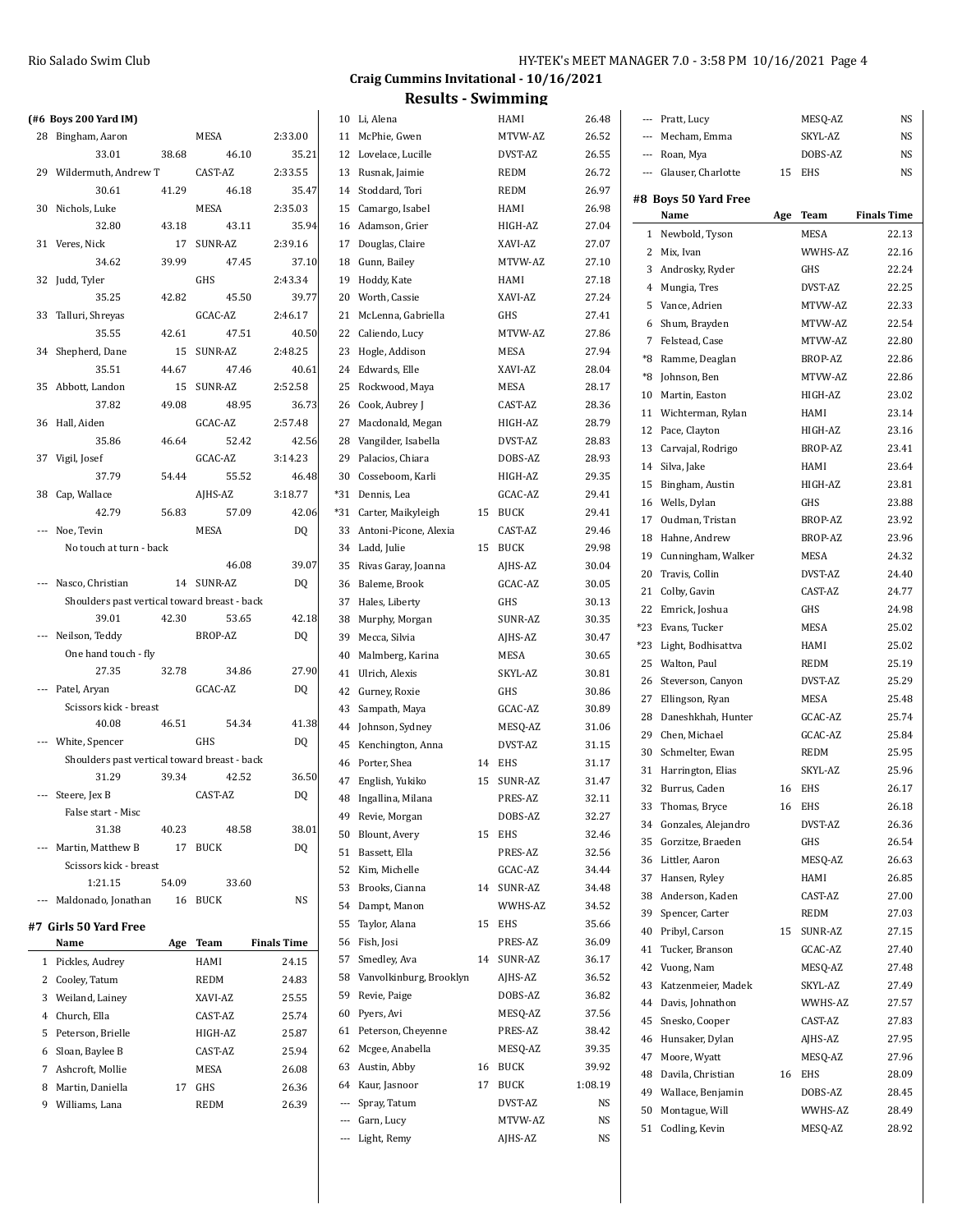| HY-TEK's MEET MANAGER 7.0 - 3:58 PM 10/16/2021 Page 5 |  |  |
|-------------------------------------------------------|--|--|
|-------------------------------------------------------|--|--|

30.18 39.64

#### **Craig Cummins Invitational - 10/16/2021**

| (#8 Boys 50 Yard Free)   |       |            |                    | 19 Huston, Hannah        |         | MESA       | 1:09.34            | 4 Shen, Zinan           |       | HAMI       | 54.44   |
|--------------------------|-------|------------|--------------------|--------------------------|---------|------------|--------------------|-------------------------|-------|------------|---------|
| 52 Rizzo, Vince M        |       | CAST-AZ    | 29.27              | 31.30                    | 38.04   |            |                    | 5 Davis, Spike J        |       | CAST-AZ    | 55.71   |
| 53 Sandoval, Nicholas    |       | AJHS-AZ    | 29.94              | 20 Jarnagin, Emma        |         | PRES-AZ    | 1:09.39            | 26.08                   | 29.63 |            |         |
| 54 Glidden, Dustin       |       | AJHS-AZ    | 30.21              | 31.81                    | 37.58   |            |                    | 6 Diamond, Nick         |       | MTVW-AZ    | 56.06   |
| 55 Parks, Rowan          |       | 15 SUNR-AZ | 30.41              | 21 Day, Maryn            |         | XAVI-AZ    | 1:09.65            | 26.09                   | 29.97 |            |         |
| 56 Kellogg, Jonah        |       | DOBS-AZ    | 30.54              | 33.02                    | 36.63   |            |                    | 7 Fitzgerald, Bryce     |       | BROP-AZ    | 56.07   |
| 57 Vargas-Guzman, Carlos |       | 14 BUCK    | 30.62              | 22 Hogle, Addison        |         | MESA       | 1:11.41            | 25.48                   | 30.59 |            |         |
| 58 Kellogg, Caleb        |       | DOBS-AZ    | 30.63              | 33.25                    | 38.16   |            |                    | 8 Whitehead, Fischer    |       | BROP-AZ    | 57.24   |
| 59 Orrantia, Joseph      |       | AJHS-AZ    | 30.80              | 23 Flores, April         |         | MTVW-AZ    | 1:12.96            | 25.96                   | 31.28 |            |         |
| 60 Coyle, Noah           |       | DOBS-AZ    | 30.91              | 33.10                    | 39.86   |            |                    | 9 Colby, Gavin          |       | CAST-AZ    | 57.38   |
|                          |       |            |                    |                          |         |            |                    |                         |       |            |         |
| 61 Correa, Robbie        |       | 14 SUNR-AZ | 32.41              | 24 Stayner, Shea         |         | 17 GHS     | 1:13.23            | 10 Wells, Dylan         |       | GHS        | 58.07   |
| 62 Welch, Damian         |       | GCAC-AZ    | 32.68              | 33.94                    | 39.29   |            |                    | 26.87                   | 31.20 |            |         |
| 63 Detty, Leo            |       | 15 SUNR-AZ | 37.31              | 25 Carter, Maikyleigh    |         | 15 BUCK    | 1:14.57            | 11 Oudman, Tristan      |       | BROP-AZ    | 58.30   |
| --- Clark, Jaxon J       |       | 17 BUCK    | DQ                 | 26 Hinton, Heidi         |         | SUNR-AZ    | 1:15.31            | 27.70                   | 30.60 |            |         |
| Delay of meet            |       |            |                    | 35.03                    | 40.28   |            |                    | *12 Campbell, Hayden    |       | MTVW-AZ    | 58.41   |
| --- Villarreal, Joseph   |       | 15 BUCK    | NS                 | 27 Cook, Aubrey J        |         | CAST-AZ    | 1:16.03            | 26.31                   | 32.10 |            |         |
| Silligmueller, Lasse     |       | 16 EHS     | NS                 | 28 Stayner, Paige        |         | GHS        | 1:16.48            | *12 Trost, Kyle         |       | MTVW-AZ    | 58.41   |
| --- Ripley, Julian       |       | REDM       | NS                 | 36.67                    | 39.81   |            |                    | 26.90                   | 31.51 |            |         |
| --- Urry, Gannon         |       | HIGH-AZ    | NS                 | 29 de Kort, Juliana      |         | PRES-AZ    | 1:18.28            | 14 Argueta, Anthony     |       | HAMI       | 59.33   |
| #11  Girls 100 Yard Fly  |       |            |                    | 35.41                    | 42.87   |            |                    | 28.24                   | 31.09 |            |         |
| Name                     |       | Age Team   | <b>Finals Time</b> | 30 Chaudoin, Lola D      |         | CAST-AZ    | 1:20.11            | 15 Lewis, Raleigh       |       | MTVW-AZ    | 59.68   |
| 1 Munk, Gracie           |       | XAVI-AZ    | 57.59              | 31 Greenwood, Emily      |         | SUNR-AZ    | 1:20.13            | 26.86                   | 32.82 |            |         |
| 26.89                    | 30.70 |            |                    | 35.50                    | 44.63   |            |                    | 16 Detzel, Jayden       |       | HAMI       | 59.89   |
| 2 Nolan, Hope            |       | XAVI-AZ    | 58.68              | 32 Ongchin, Lauren       |         | DVST-AZ    | 1:20.31            | 28.87                   | 31.02 |            |         |
|                          |       |            |                    | 33 Crespo Selma, Noa     |         | CAST-AZ    | 1:29.64            | 17 Abercrombie, Logan S |       | CAST-AZ    | 1:00.60 |
| 27.31                    | 31.37 |            |                    | 41.76                    | 47.88   |            |                    | 27.69                   | 32.91 |            |         |
| 3 Tobler, Lorin          |       | GHS        | 59.03              | 34 Johnson, Elizabeth    |         | MESA       | 1:33.31            | 18 Wright, Max A        |       | 17 BUCK    | 1:01.51 |
| 27.67                    | 31.36 |            |                    | 41.73                    | 51.58   |            |                    | 27.28                   | 34.23 |            |         |
| 4 Thompson, Anna         |       | MTVW-AZ    | 1:01.51            | 35 English, Yukiko       |         | 15 SUNR-AZ | 1:35.89            | 19 Halls, Carsen        |       | HIGH-AZ    | 1:01.60 |
| 28.61                    | 32.90 |            |                    | 42.48                    | 53.41   |            |                    | 29.28                   | 32.32 |            |         |
| 5 Aguila, Hannah         |       | HIGH-AZ    | 1:01.73            | 36 Valenzuela, Evelyn    |         | 14 SUNR-AZ | 1:47.33            | 20 Daneshkhah, Hunter   |       | GCAC-AZ    | 1:01.61 |
| 29.28                    | 32.45 |            |                    | 44.78                    | 1:02.55 |            |                    | 28.12                   | 33.49 |            |         |
| 6 Hull, Grace            |       | XAVI-AZ    | 1:01.84            | 37 Scheffner, Logan      |         | GCAC-AZ    | 1:54.68            | 21 Valenzuela, Gerardo  |       | 17 SUNR-AZ | 1:01.65 |
| 29.12                    | 32.72 |            |                    | 52.18                    | 1:02.50 |            |                    | 28.37                   | 33.28 |            |         |
| 7 Li, Alena              |       | HAMI       | 1:02.38            |                          |         |            |                    |                         |       |            |         |
| 29.78                    | 32.60 |            |                    | --- Reich, Gwen          |         | GCAC-AZ    | <b>DQ</b>          | 22 Duemler, Isaac       |       | REDM       | 1:04.02 |
| 8 McPhie, Gwen           |       | MTVW-AZ    | 1:02.80            | Arms underwater recovery |         |            |                    | 29.86                   | 34.16 |            |         |
| 29.11                    | 33.69 |            |                    | 51.83                    |         |            |                    | 23 Feirstein, Aidan     |       | GCAC-AZ    | 1:04.07 |
| 9 Lembas, Jaylen         |       | REDM       | 1:02.87            | --- Huynh, Annie         |         | GCAC-AZ    | DQ                 | 30.25                   | 33.82 |            |         |
| 30.34                    | 32.53 |            |                    | Scissors kick            |         |            |                    | 24 Halls, Cade          |       | HIGH-AZ    | 1:04.47 |
| 10 Potts, Michelle       |       | WWHS-AZ    | 1:03.08            | --- Stiff, Klarissa      |         | DVST-AZ    | DQ                 | 30.76                   | 33.71 |            |         |
| 11 Hoddy, Kate           |       | HAMI       | 1:03.28            | <b>Alternating Kick</b>  |         |            |                    | 25 Kerby, Rex           |       | HIGH-AZ    | 1:04.58 |
| 29.69                    | 33.59 |            |                    | --- Glenn, Presley       |         | CAST-AZ    | NS                 | 29.92                   | 34.66 |            |         |
| 12 Hicks, Kayla          |       | REDM       | 1:03.44            | --- Walker, Mya          |         | GCAC-AZ    | NS                 | 26 Egan, Nik            |       | REDM       | 1:04.62 |
| 29.50                    | 33.94 |            |                    | --- Blaser, Teva         |         | 16 GHS     | NS                 | 30.59                   | 34.03 |            |         |
| 13 Green, Leah           |       | DVST-AZ    | 1:03.97            | --- Neus, Abby           |         | MTVW-AZ    | NS                 | 27 Rugg, Davis          |       | HIGH-AZ    | 1:04.69 |
| 29.65                    | 34.32 |            |                    | --- Gilliland, Eden R    |         | 17 BUCK    | NS                 | 29.77                   | 34.92 |            |         |
| 14 Rohner, Claire        |       | HIGH-AZ    | 1:06.23            | --- Woodruff, Zaneida    |         | 13 BUCK    | NS                 | 28 Basha, Jacob         |       | BROP-AZ    | 1:06.10 |
| 30.76                    | 35.47 |            |                    | --- Keeler, Brinlee      |         | MESA       | NS                 | 30.44                   | 35.66 |            |         |
|                          |       |            |                    | --- Toles, Rebekah S     |         | 18 BUCK    | NS                 | 29 Carpenter, Jack      |       | WWHS-AZ    | 1:08.08 |
| 15 Thompson, Chloe       |       | REDM       | 1:06.72            |                          |         |            |                    | 31.29                   | 36.79 |            |         |
| 32.03                    | 34.69 |            |                    | #12 Boys 100 Yard Fly    |         |            |                    | 30 Gorzitze, Braeden    |       | GHS        | 1:09.66 |
| 16 Bair, Brooke          |       | REDM       | 1:07.13            | Name                     |         | Age Team   | <b>Finals Time</b> | 32.17                   | 37.49 |            |         |
| 31.66                    | 35.47 |            |                    | 1 Mungia, Tres           |         | DVST-AZ    | 50.88              | 31 Valiensi, Kai        |       | DOBS-AZ    | 1:09.68 |
| 17 Kerby, Grace          |       | HAMI       | 1:08.09            | 23.99                    | 26.89   |            |                    | 31.42                   | 38.26 |            |         |
| 31.58                    | 36.51 |            |                    | 2 Androsky, Ryder        |         | GHS        | 51.44              | 32 Heslop, Isaac        |       | MESA       | 1:09.81 |
| 18 Puri, Ekta            |       | HAMI       | 1:08.85            | 23.95                    | 27.49   |            |                    | 31.85                   | 37.96 |            |         |
| 31.26                    | 37.59 |            |                    | 3 Vetsch, August H       |         | CAST-AZ    | 51.55              | 33 Tucker, Branson      |       | GCAC-AZ    | 1:09.82 |
|                          |       |            |                    | 24.48                    | 27.07   |            |                    |                         |       |            |         |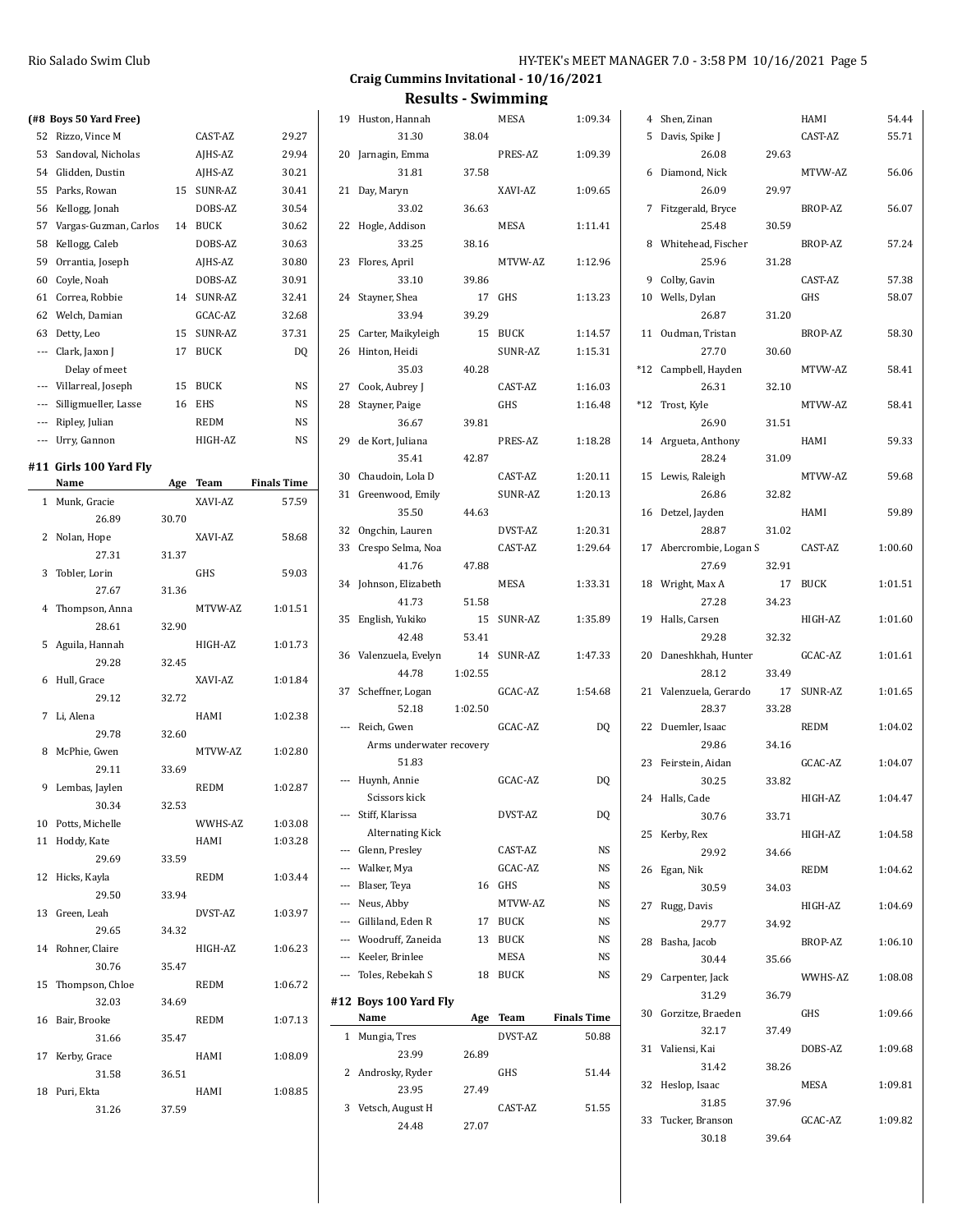| $(412$ Boys 100 Yard Fly     |         |             |                    | 12 Martin, Daniella       |       | 17 GHS      | 57.73   | 41 Espinoza, Krystyna    |       | 16 BUCK    | 1:11.66            |
|------------------------------|---------|-------------|--------------------|---------------------------|-------|-------------|---------|--------------------------|-------|------------|--------------------|
| 34 Kohn, Ethan               |         | REDM        | 1:10.34            | 27.88                     | 29.85 |             |         | 35.07                    | 36.59 |            |                    |
| 31.69                        | 38.65   |             |                    | 13 Moore, Maggie          |       | <b>REDM</b> | 58.20   | 42 Disert, Lynnette      |       | PRES-AZ    | 1:12.35            |
| 35 Parks, Asa                |         | SUNR-AZ     | 1:11.08            | 27.76                     | 30.44 |             |         | 34.43                    | 37.92 |            |                    |
| 31.67                        | 39.41   |             |                    | 14 Worth, Cassie          |       | XAVI-AZ     | 58.38   | 43 Randick, Tyler        |       | DVST-AZ    | 1:13.04            |
| 36 Codling, Kevin            |         | MESQ-AZ     | 1:13.26            | 28.20                     | 30.18 |             |         | 34.46                    | 38.58 |            |                    |
| 33.57                        | 39.69   |             |                    | 15 Gruwell, Talia         |       | PRES-AZ     | 58.58   | 44 Gilliland, Anica      |       | 14 BUCK    | 1:13.21            |
| 37 Forsgren, Calvin          |         | MESA        | 1:14.95            | 28.44                     | 30.14 |             |         | 35.43                    | 37.78 |            |                    |
| 34.11                        | 40.84   |             |                    | 16 Chock, Alexa           |       | MTVW-AZ     | 58.94   | 45 Oplinger, Emily       |       | AJHS-AZ    | 1:13.54            |
| 38 Nielsen, Logan            |         | GHS         | 1:16.95            | 28.28                     | 30.66 |             |         | 33.90                    | 39.64 |            |                    |
| 34.79                        | 42.16   |             |                    | 17 Sexson, Isabelle       |       | HAMI        | 59.07   | 46 Borghoff, Avery       |       | PRES-AZ    | 1:13.55            |
| 39 Anderson, Ryan            |         | MESA        | 1:17.08            | 28.31                     | 30.76 |             |         | 33.86                    | 39.69 |            |                    |
| 40 Marin, Jesse              |         | <b>REDM</b> | 1:17.40            | 18 Lewis, Emily           |       | HIGH-AZ     | 59.49   | 47 Thornton, Kate        |       | WWHS-AZ    | 1:13.58            |
| 34.85                        | 42.55   |             |                    | 28.73                     | 30.76 |             |         | 34.77                    | 38.81 |            |                    |
| 41 Wallace, Joseph           |         | DOBS-AZ     | 1:18.10            | 19 Andersen, Emily        |       | HAMI        | 59.52   | 48 Heapy, Rylee          |       | 15 SUNR-AZ | 1:14.08            |
| 36.02                        | 42.08   |             |                    | 28.41                     | 31.11 |             |         | 35.70                    | 38.38 |            |                    |
| 42 Hulse, Jaxon              |         | 14 SUNR-AZ  | 1:44.35            | 20 Daniels, Hannah        |       | HAMI        | 59.83   | 49 Thornton, Rebecca     |       | WWHS-AZ    | 1:14.73            |
| --- Adams, Jacob             |         | AJHS-AZ     | DQ                 | 28.78                     | 31.05 |             |         | 35.47                    | 39.26 |            |                    |
|                              |         |             |                    |                           |       |             | 1:00.15 |                          |       |            |                    |
| Delay of meet<br>38.78       | 1:06.53 |             |                    | 21 Caliendo, Lucy         |       | MTVW-AZ     |         | 50 Errington, Alaina     |       | 14 EHS     | 1:15.03            |
| --- Welch, Damian            |         |             |                    | 28.89                     | 31.26 |             |         | 35.67                    | 39.36 |            |                    |
|                              |         | GCAC-AZ     | DQ                 | 22 Adamson, Grier         |       | HIGH-AZ     | 1:00.67 | 51 Partridge, Jacqueline |       | PRES-AZ    | 1:15.05            |
| Alternating Kick             |         |             |                    | 28.87                     | 31.80 |             |         | 36.88                    | 38.17 |            |                    |
| 41.79                        | 48.73   |             |                    | 23 Christensen, Molly     |       | MESA        | 1:00.68 | 52 Hill, Tatum           |       | MESA       | 1:15.27            |
| --- Light, Bodhisattva       |         | HAMI        | DQ                 | 29.22                     | 31.46 |             |         | 35.59                    | 39.68 |            |                    |
| Non-simultaneous arms        |         |             |                    | 24 McLenna, Gabriella     |       | GHS         | 1:00.73 | 53 Coleman, Camri        |       | CAST-AZ    | 1:16.00            |
| --- Hansen, Brigham          |         | WWHS-AZ     | DQ                 | 28.80                     | 31.93 |             |         | 54 Tompkins, Emma        |       | DOBS-AZ    | 1:16.10            |
| Other                        |         |             |                    | 25 Gunn, Bailey           |       | MTVW-AZ     | 1:01.78 | 36.60                    | 39.50 |            |                    |
| 26.81                        | 31.71   |             |                    | 28.56                     | 33.22 |             |         | 55 Rivera, Sofia         |       | MESQ-AZ    | 1:19.26            |
| --- Lohman, Jack             |         | MESQ-AZ     | NS                 | 26 Schedeler-Green, Kylie |       | HAMI        | 1:03.16 | 56 Mikla, Callie         |       | GCAC-AZ    | 1:22.29            |
|                              |         |             |                    |                           |       |             |         |                          |       |            |                    |
| --- Quillinan, Markus        |         | DVST-AZ     | NS                 | 30.18                     | 32.98 |             |         | 38.52                    | 43.77 |            |                    |
| --- Cannon, Dallin           |         | PRES-AZ     | NS                 | 27 Vangilder, Isabella    |       | DVST-AZ     | 1:03.89 | 57 Light, Matilda        |       | AJHS-AZ    | 1:24.87            |
| #13 Girls 100 Yard Free      |         |             |                    | 29.63                     | 34.26 |             |         | 39.15                    | 45.72 |            |                    |
| Name                         |         | Age Team    | <b>Finals Time</b> | 28 Cosseboom, Karli       |       | HIGH-AZ     | 1:04.56 | 58 Kooner, Annalise      |       | GCAC-AZ    | 1:25.69            |
| 1 Cooley, Tatum              |         | <b>REDM</b> | 53.93              | 29.91                     | 34.65 |             |         | 40.37                    | 45.32 |            |                    |
| 25.97                        | 27.96   |             |                    | 29 Gorecki, Kylie E       |       | CAST-AZ     | 1:04.86 | 59 Smedley, Ava          |       | 14 SUNR-AZ | 1:25.98            |
|                              |         | <b>REDM</b> | 54.60              | 31.14                     | 33.72 |             |         | 40.71                    | 45.27 |            |                    |
| 2 Sterling, Georgia<br>26.23 | 28.37   |             |                    | 30 Kuper, Hope            |       | GCAC-AZ     | 1:05.13 | 60 Clavel, Brianna       |       | 15 BUCK    | 1:26.87            |
|                              |         |             |                    | 30.96                     | 34.17 |             |         | 41.04                    | 45.83 |            |                    |
| 3 Klein, Dakota              |         | <b>REDM</b> | 54.85              | 31 Jackson, Chloe         |       | MESA        | 1:05.27 | 61 Austin, Abby          |       | 16 BUCK    | 1:33.59            |
| 26.54                        | 28.31   |             |                    | 31.00                     | 34.27 |             |         | 43.76                    | 49.83 |            |                    |
| 4 Buessing, Braydee          |         | GHS         | 55.77              | 32 Mcgee, Izabella        |       | MESQ-AZ     | 1:05.50 | 62 Heitert, Abigail J    |       | 16 EHS     | 1:39.18            |
| 27.25                        | 28.52   |             |                    | 31.72                     | 33.78 |             |         | --- Garn, Lucy           |       | MTVW-AZ    | NS                 |
| 5 Downey, Taylor R           |         | CAST-AZ     | 56.40              | 33 Brown, Makenzie        |       | WWHS-AZ     | 1:06.76 | --- Weber, Ava           |       | DVST-AZ    | <b>NS</b>          |
| 27.57                        | 28.83   |             |                    | 31.85                     | 34.91 |             |         | --- Lee, Ruby            |       | DVST-AZ    | NS                 |
| *6 Church, Ella              |         | CAST-AZ     | 56.54              | 34 Roberts, Sarah         |       | DOBS-AZ     | 1:06.98 | --- Glauser, Charlotte   |       | 15 EHS     | <b>NS</b>          |
| 27.21                        | 29.33   |             |                    | 31.61                     | 35.37 |             |         | --- Sanchez, Lahela      |       | MESQ-AZ    | <b>NS</b>          |
| *6 Maldonado, Daisy          |         | XAVI-AZ     | 56.54              | 35 Arnett, Elle           |       | WWHS-AZ     | 1:06.99 | --- Carlson, Rooke       |       | AJHS-AZ    | <b>NS</b>          |
| 27.07                        | 29.47   |             |                    | 31.30                     | 35.69 |             |         | --- Mecham, Emma         |       | SKYL-AZ    | <b>NS</b>          |
| 8 Weiland, Lainey            |         | XAVI-AZ     | 56.95              | 36 Conley, Katelyn        |       | 15 SUNR-AZ  | 1:09.73 | --- Baleme, Brook        |       | GCAC-AZ    | <b>NS</b>          |
| 27.26                        | 29.69   |             |                    | 33.39                     | 36.34 |             |         | --- Rasmussen, Amirra    |       | 14 EHS     |                    |
| 9 Miller, Dylan              |         | XAVI-AZ     | 56.96              | 37 Johnson, Sydney        |       | MESQ-AZ     | 1:10.14 | --- Taylor, Valerie      |       | AJHS-AZ    | $_{\rm NS}$<br>NS  |
| 27.02                        | 29.94   |             |                    |                           |       |             |         |                          |       |            |                    |
| 10 Peterson, Brielle         |         | HIGH-AZ     | 57.29              | 32.90                     | 37.24 |             |         | #14 Boys 100 Yard Free   |       |            |                    |
| 27.24                        | 30.05   |             |                    | 38 Law, Madison           |       | 15 SUNR-AZ  | 1:11.35 | Name                     |       | Age Team   | <b>Finals Time</b> |
| 11 Ashcroft, Mollie          |         | MESA        | 57.33              | 35.13                     | 36.22 |             |         | 1 Fay, Timothy           |       | GHS        | 47.34              |
| 28.32                        | 29.01   |             |                    | 39 Revie, Morgan          |       | DOBS-AZ     | 1:11.42 | 22.84                    | 24.50 |            |                    |
|                              |         |             |                    | 33.82                     | 37.60 |             |         | 2 Felton, Kentaro        |       | 16 BUCK    | 49.21              |
|                              |         |             |                    | 40 Holbura, Emma<br>33.34 | 38.23 | GHS         | 1:11.57 | 23.90                    | 25.31 |            |                    |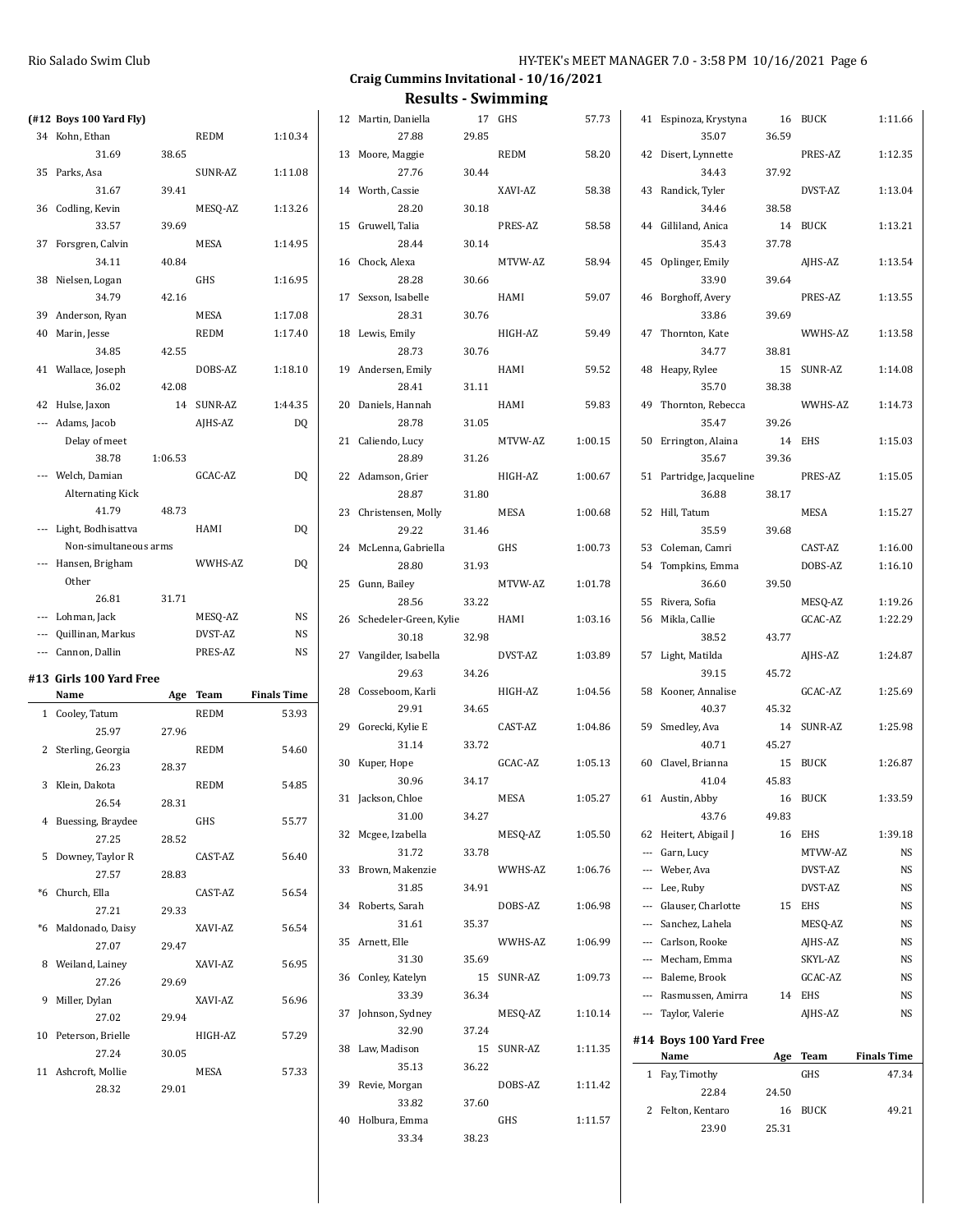|                            |       |             |       |                             |        | Results - SWIMMING |         |                         |       |            |                    |
|----------------------------|-------|-------------|-------|-----------------------------|--------|--------------------|---------|-------------------------|-------|------------|--------------------|
| (#14 Boys 100 Yard Free)   |       |             |       | 31 Gonzales, Alejandro      |        | DVST-AZ            | 57.73   | 62 John, Zach           |       | 14 BUCK    | 1:14.70            |
| 3 Mix, Ivan                |       | WWHS-AZ     | 49.83 | 27.43                       | 30.30  |                    |         | 36.53                   | 38.17 |            |                    |
| 23.19                      | 26.64 |             |       | 32 Tinsley, Heath           |        | PRES-AZ            | 57.82   | 63 Wang, David          |       | GCAC-AZ    | 1:17.12            |
| 4 Puri, Anish              |       | HAMI        | 50.09 | 28.19                       | 29.63  |                    |         | 35.64                   | 41.48 |            |                    |
| 24.14                      | 25.95 |             |       | 33 Ellingson, Ryan          |        | MESA               | 58.52   | 64 Correa, Robbie       |       | 14 SUNR-AZ | 1:20.54            |
| 5 Pierzina, Zack           |       | DOBS-AZ     | 50.13 | 26.89                       | 31.63  |                    |         | 37.19                   | 43.35 |            |                    |
| 24.07                      | 26.06 |             |       | 34 Katzenmeier, Merek       |        | SKYL-AZ            | 58.58   | 65 Shannon, Laz         |       | 17 SUNR-AZ | 1:21.31            |
| 6 Shum, Brayden            |       | MTVW-AZ     | 50.23 | 26.89                       | 31.69  |                    |         | 66 Zuniga Diaz, Alex    |       | GCAC-AZ    | 1:22.09            |
| 23.88                      | 26.35 |             |       | 35 Smith, Egan              |        | PRES-AZ            | 58.65   | 36.70                   | 45.39 |            |                    |
| 7 Rowley, Garrett          |       | MTVW-AZ     | 50.26 | 28.41                       | 30.24  |                    |         | --- Urry, Gannon        |       | HIGH-AZ    | <b>NS</b>          |
| 24.07                      | 26.19 |             |       | 36 Thomas, Bryce            |        | 16 EHS             | 59.18   | --- Villarreal, Joseph  |       | 15 BUCK    | <b>NS</b>          |
| 8 Krueger, Justin          |       | BROP-AZ     | 50.28 | 28.03                       | 31.15  |                    |         | --- Glidden, Dustin     |       | AJHS-AZ    | NS                 |
| 23.59                      | 26.69 |             |       | 37 Cannon, Dallin           |        | PRES-AZ            | 59.31   | --- Glauser, Grahm      |       | 14 EHS     | <b>NS</b>          |
| 9 Vance, Adrien            |       | MTVW-AZ     | 50.33 | 28.49                       | 30.82  |                    |         | --- Sandoval, Nicholas  |       | AJHS-AZ    | <b>NS</b>          |
| 23.90                      | 26.43 |             |       | 38 Schmelter, Ewan          |        | REDM               | 59.94   | --- Harnisch, Erikson D |       | CAST-AZ    | NS                 |
| 10 Henstein, Thomas        |       | GHS         | 50.63 | 39 Littler, Aaron           |        | MESQ-AZ            | 59.96   |                         |       |            |                    |
| 24.29                      | 26.34 |             |       | 28.30                       | 31.66  |                    |         | #15 Girls 500 Yard Free |       |            |                    |
| 11 Silva, Jake             |       | HAMI        | 50.87 | 40 Smith, Heath             |        | MESA               | 1:00.32 | Name                    |       | Age Team   | <b>Finals Time</b> |
| 24.38                      | 26.49 |             |       | 28.79                       | 31.53  |                    |         | 1 Pickles, Audrey       |       | HAMI       | 5:01.70            |
| 12 Kelly, Aiden            |       | BROP-AZ     | 50.88 | 41 Walton, Paul             |        | <b>REDM</b>        | 1:00.54 | 26.17                   | 29.90 | 29.99      | 31.45              |
| 24.47                      | 26.41 |             |       | 28.33                       | 32.21  |                    |         | 30.44                   | 31.02 | 30.68      | 31.04              |
| 13 Martin, Easton          |       | HIGH-AZ     | 50.99 | 42 Steere, Jex B            |        | CAST-AZ            | 1:01.28 | 32.10                   | 28.91 |            |                    |
| 24.83                      | 26.16 |             |       | 28.28                       | 33.00  |                    |         | 2 Jahn, Sophia          |       | REDM       | 5:08.59            |
| 14 Pace, Clayton           |       | HIGH-AZ     | 51.94 | 43 Bigler, Dakota           |        | MESA               | 1:01.53 | 26.63                   | 29.36 | 30.40      | 30.80              |
| 24.38                      | 27.56 |             |       | 29.22                       | 32.31  |                    |         | 31.13                   | 31.08 | 31.76      | 32.43              |
| 15 Lim, Daniel             |       | HAMI        | 52.39 | 44 Alexander, Jaylin        |        | DVST-AZ            | 1:01.80 | 32.70                   | 32.30 |            |                    |
| 24.77                      | 27.62 |             |       | 28.76                       | 33.04  |                    |         | 3 Wilhelmsen, Matilyn   |       | SKYL-AZ    | 5:22.41            |
| 16 Grantham, Jacob         |       | GHS         | 52.59 | 45 Katzenmeier, Madek       |        | SKYL-AZ            | 1:02.40 | 27.41                   | 31.33 | 32.55      | 33.16              |
| 25.24                      | 27.35 |             |       | 28.82                       | 33.58  |                    |         | 32.68                   | 33.96 | 32.83      | 33.97              |
| 17 Long, Jayden            |       | MTVW-AZ     | 52.67 | 46 Burrus, Caden            |        | 16 EHS             | 1:02.73 | 33.82                   | 30.70 |            |                    |
| 24.49                      | 28.18 |             |       | 30.10                       | 32.63  |                    |         | 4 Argabright, Elena     |       | REDM       | 5:23.13            |
| 18 Hahne, Andrew           |       | BROP-AZ     | 52.90 | 47 Hunsaker, Dylan          |        | AJHS-AZ            | 1:02.74 | 29.37                   | 31.93 | 32.80      | 33.16              |
| 25.36                      | 27.54 |             |       | 29.63                       | 33.11  |                    |         | 32.99                   | 32.83 | 33.18      | 32.46              |
|                            |       | DVST-AZ     | 52.97 |                             |        | MESA               | 1:02.79 | 33.17                   | 31.24 |            |                    |
| 19 Travis, Collin<br>25.23 | 27.74 |             |       | 48 Berrett, Turner<br>29.88 | 32.91  |                    |         | 5 Elsabbagh, Lilia      |       | HAMI       | 5:35.89            |
|                            |       |             |       |                             |        |                    |         | 29.32                   | 32.62 | 33.43      | 33.96              |
| 20 Carvajal, Rodrigo       |       | BROP-AZ     | 53.20 | 49 Davis, Johnathon         |        | WWHS-AZ            | 1:03.07 | 34.33                   | 34.64 | 34.82      | 34.56              |
| 25.54                      | 27.66 |             |       | 50 Wallen, Matthew          |        | MESQ-AZ            | 1:03.67 | 34.72                   | 33.49 |            |                    |
| 21 Doest, Ethan<br>25.52   | 28.20 | SKYL-AZ     | 53.72 | 29.43<br>51 Moore, Wyatt    | 34.24  | MESQ-AZ            | 1:03.80 | 6 Green, Leah           |       | DVST-AZ    | 5:36.68            |
|                            |       |             |       |                             |        |                    |         | 30.82                   | 33.43 | 33.75      | 33.99              |
| 22 Bassett, Rome           |       | PRES-AZ     | 53.74 | 29.59                       | 34.21  |                    |         | 34.32                   | 34.27 | 33.79      | 34.30              |
| 25.39                      | 28.35 |             |       | 52 Nasco, Christian         |        | 14 SUNR-AZ         | 1:04.50 | 34.74                   | 33.27 |            |                    |
| 23 Ramirez, Jude           |       | REDM        | 53.77 | 31.18                       | 33.32  |                    |         | 7 Shark, Carsyn         |       | REDM       | 5:37.48            |
| 25.98                      | 27.79 |             |       | 53 Davila, Christian        | 16 EHS |                    | 1:06.84 | 29.99                   | 33.06 | 33.64      | 34.03              |
| 24 Emrick, Joshua          |       | GHS         | 54.91 | 54 Coyle, Noah              |        | DOBS-AZ            | 1:07.28 | 34.22                   | 34.69 | 34.65      | 34.94              |
| 26.23                      | 28.68 |             |       | 32.24                       | 35.04  |                    |         | 34.51                   | 33.75 |            |                    |
| 25 Newberger, Schuyler     |       | HIGH-AZ     | 55.28 | 55 Kellogg, Caleb           |        | DOBS-AZ            | 1:08.15 | 8 Kunz, Mikenna         |       | MESA       | 5:40.67            |
| 26.64                      | 28.64 |             |       | 56 McLenna, Jack            |        | GCAC-AZ            | 1:09.06 | 29.43                   | 32.75 | 33.61      | 34.01              |
| 26 Zhang, Edward           |       | HAMI        | 55.65 | 33.04                       | 36.02  |                    |         | 34.79                   | 35.03 | 34.87      | 35.38              |
| 26.89                      | 28.76 |             |       | 57 Parks, Rowan             |        | 15 SUNR-AZ         | 1:09.07 | 35.86                   | 34.94 |            |                    |
| 27 Truitt, Chris           |       | <b>REDM</b> | 55.91 | 32.89                       | 36.18  |                    |         | 9 Palmer, Kimberly      |       | MESQ-AZ    | 5:40.80            |
| 27.00                      | 28.91 |             |       | 58 Wallace, Joseph          |        | DOBS-AZ            | 1:10.92 | 30.71                   | 33.75 | 34.37      | 34.92              |
| 28 Bentley, Karter B       |       | CAST-AZ     | 57.10 | 33.94                       | 36.98  |                    |         | 34.87                   | 34.66 | 34.94      | 35.24              |
| 27.18                      | 29.92 |             |       | 59 Adams, Jacob             |        | AJHS-AZ            | 1:12.15 | 34.42                   | 32.92 |            |                    |
| 29 Clavel, Tristan         |       | 17 BUCK     | 57.27 | 34.77                       | 37.38  |                    |         | 10 Kerby, Grace         |       | HAMI       | 5:40.84            |
| 26.96                      | 30.31 |             |       | 60 Baird, Avery R           |        | CAST-AZ            | 1:12.70 | 30.66                   | 33.35 | 33.79      | 34.79              |
| 30 Steverson, Canyon       |       | DVST-AZ     | 57.35 | 61 Koepke, Tyler            |        | GCAC-AZ            | 1:12.77 | 34.63                   | 34.74 | 34.59      | 35.00              |
| 27.50                      | 29.85 |             |       | 35.88                       | 36.89  |                    |         | 35.36                   | 33.93 |            |                    |
|                            |       |             |       |                             |        |                    |         |                         |       |            |                    |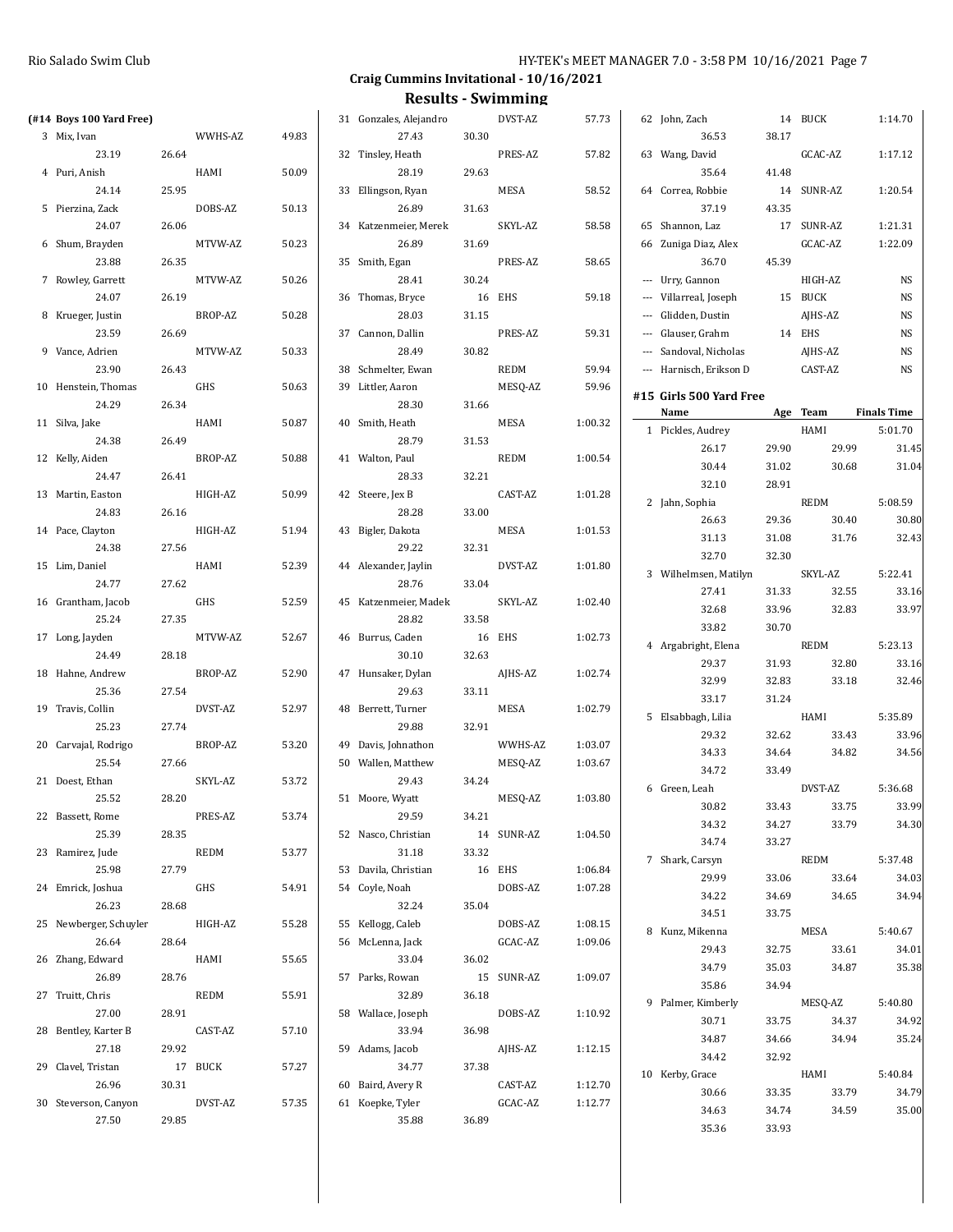| (#15 Girls 500 Yard Free) |                |            |         | 25 Moseley, Rylin R             |        | CAST-AZ     | 6:30.44            | 6 Robertson, Tate A  |       | CAST-AZ | 5:07.37 |
|---------------------------|----------------|------------|---------|---------------------------------|--------|-------------|--------------------|----------------------|-------|---------|---------|
| 11 Bennett, Anna          |                | 17 SUNR-AZ | 5:41.33 | 32.56                           | 37.58  | 40.14       | 39.39              | 27.01                | 30.07 | 31.36   | 32.25   |
| 30.45                     | 34.11          | 34.67      | 34.72   | 40.10                           | 40.48  | 40.85       | 40.48              | 31.33                | 30.99 | 31.59   | 31.15   |
| 34.65                     | 34.94          | 35.53      | 35.54   | 40.23                           | 38.63  |             |                    | 31.22                | 30.40 |         |         |
| 35.01                     | 31.71          |            |         | 26 Darby, Lillian               | 16 EHS |             | 6:30.46            | 7 Oprandy, Caden     |       | BROP-AZ | 5:19.58 |
| 12 McKinnon, Reilly       |                | MTVW-AZ    | 5:42.88 | 33.30                           | 37.64  | 38.82       | 38.84              | 27.69                | 31.57 | 31.37   | 32.30   |
| 30.27                     | 34.03          | 34.55      | 34.74   | 39.68                           | 39.99  | 40.60       | 40.61              | 32.38                | 32.93 | 32.91   | 33.08   |
| 34.87                     | 35.57          | 35.17      | 35.57   | 40.83                           | 40.15  |             |                    | 33.04                | 32.31 |         |         |
| 1:08.11                   |                |            |         | 27 Murphy, Morgan               |        | SUNR-AZ     | 6:54.79            | 8 Greer, Nicholas    |       | GHS     | 5:23.70 |
| 13 Moody, Ava             |                | GHS        | 5:43.76 | 34.15                           | 38.81  | 41.67       | 41.90              | 26.85                | 30.20 | 31.52   | 32.40   |
| 31.30                     | 34.55          | 35.03      | 35.06   | 42.60                           | 41.71  | 44.22       | 44.48              | 33.25                | 33.44 | 34.08   | 34.31   |
| 34.92                     | 34.89          | 34.75      | 34.76   | 44.96                           | 40.29  |             |                    | 34.73                | 32.92 |         |         |
| 34.69                     | 33.81          |            |         | 28 Washburn, Lydia              |        | AJHS-AZ     | 6:59.03            | 9 Parker, Zach       |       | REDM    | 5:31.12 |
| 14 Brown, Courtney        |                | SUNR-AZ    | 5:44.78 | 32.82                           | 39.56  | 43.91       | 43.71              | 29.25                | 31.74 | 32.42   | 33.53   |
| 30.26                     | 33.58          | 34.89      | 35.71   | 43.71                           | 44.42  | 44.26       | 43.70              | 33.82                | 34.02 | 34.05   | 34.42   |
| 35.73                     | 35.60          | 35.21      | 35.68   | 43.73                           | 39.21  |             |                    | 35.00                | 32.87 |         |         |
| 34.47                     | 33.65          |            |         | 29 Westenskow, Jenna            |        | HIGH-AZ     | 7:06.36            | 10 Crawford, Markus  |       | BROP-AZ | 5:35.15 |
| 15 Fox, Abbey             |                | REDM       | 5:47.51 | 35.39                           | 39.92  | 42.88       | 42.99              | 30.86                | 33.30 | 33.85   | 34.83   |
| 31.10                     | 33.79          | 34.70      | 35.43   | 43.93                           | 44.58  | 44.89       | 45.18              | 33.32                | 33.56 | 33.99   | 34.39   |
| 35.84                     | 35.69          | 35.45      | 35.43   | 43.78                           | 42.82  |             |                    | 33.95                | 33.10 |         |         |
| 35.68                     | 34.40          |            |         | 30 Carter, Tess                 |        | MTVW-AZ     | 7:07.30            | 11 Matthew, Girle    |       | DOBS-AZ | 5:37.64 |
| 16 Oplinger, Tommie       |                | HAMI       | 5:52.79 | 34.47                           | 41.24  | 42.84       | 42.58              | 28.58                | 32.08 | 33.41   | 33.76   |
| 31.51                     | 34.66          | 35.26      | 35.41   | 43.27                           | 44.10  | 44.89       | 45.30              | 34.59                | 35.10 | 35.01   | 35.55   |
| 35.27                     | 36.02          | 36.59      | 37.02   | 1:28.61                         |        |             |                    | 35.59                | 33.97 |         |         |
| 28.14                     | 42.91          |            |         | 31 Sniegowski, Savannah 14 BUCK |        |             | 7:40.71            | 12 Weser, John Luke  |       | MTVW-AZ | 5:40.93 |
| 17 Cook, Carter           |                | XAVI-AZ    | 5:53.19 | 37.90                           | 43.42  | 45.52       | 46.29              | 28.67                | 31.49 | 33.27   | 33.88   |
| 30.09                     | 34.35          | 36.29      | 35.96   | 48.95                           | 47.79  | 49.81       | 49.29              | 34.90                | 35.41 | 36.73   | 35.71   |
| 35.83                     | 36.37          | 36.72      | 36.73   | 48.57                           | 43.17  |             |                    | 36.46                | 34.41 |         |         |
| 36.28                     | 34.57          |            |         | --- Baros, Ashleigh             |        | XAVI-AZ     | NS                 | 13 Huber, Mason      |       | MESA    | 5:43.59 |
| 18 Edwards, Elle          |                | XAVI-AZ    | 5:54.30 | --- Gilliland, Eden R           |        | 17 BUCK     | NS                 | 29.69                | 34.14 | 35.03   | 35.04   |
| 31.59                     | 34.66          | 35.24      | 35.81   | --- Neus, Abby                  |        | MTVW-AZ     | NS                 | 35.63                | 35.58 | 35.23   | 35.53   |
| 35.61                     | 36.18          | 36.33      | 36.59   | --- Vega, Olivia                |        | 15 EHS      | NS                 | 34.69                | 33.03 |         |         |
| 36.45                     | 35.84          |            |         | --- Woodruff, Zaneida           |        | 13 BUCK     | NS                 | 14 Werner, Wyatt     |       | SUNR-AZ | 5:43.75 |
| 19 McLain, Erin           |                | CAST-AZ    | 5:56.83 | #16 Boys 500 Yard Free          |        |             |                    | 30.19                | 33.39 | 34.10   | 35.36   |
| 32.41                     | 36.50          | 36.81      | 36.34   | Name                            |        | Age Team    | <b>Finals Time</b> | 34.72                | 35.77 | 36.00   | 35.96   |
| 36.43                     | 36.01          | 36.11      | 35.84   | 1 Joswiak, Thomas               |        | BROP-AZ     | 4:40.22            | 35.20                | 33.06 |         |         |
| 35.48                     | 34.90          |            |         | 25.85                           | 27.75  | 28.16       | 28.54              | 15 Sobel, Josh       |       | HIGH-AZ | 5:43.78 |
| 20 Ferrin, Megan          |                | MESA       | 5:58.83 | 28.87                           | 28.62  | 28.50       | 28.73              | 30.48                | 33.78 | 34.52   | 34.97   |
| 31.04                     | 34.63          | 35.63      | 36.34   | 28.46                           | 26.74  |             |                    | 35.36                | 35.59 | 36.34   | 35.86   |
| 36.85                     |                |            |         | 2 Hamblin, Carson               |        | DOBS-AZ     | 4:40.36            | 34.89                | 31.99 |         |         |
|                           | 35.35          |            |         | 25.21                           | 27.98  | 28.12       | 28.94              | 16 Felstead, Ledger  |       | MTVW-AZ | 5:44.35 |
| 21 Lysak, Lola            |                | XAVI-AZ    | 6:06.49 | 28.98                           | 28.98  | 28.87       | 28.59              | 29.81                | 34.43 | 35.41   | 35.47   |
| 32.73                     | 36.35          | 37.53      | 37.01   | 28.41                           | 26.28  |             |                    | 35.69                | 35.70 |         |         |
| 37.52                     | 38.01          | 37.43      | 36.87   | 3 Leavitt, Karson               |        | <b>HAMI</b> | 4:57.30            | 36.07                | 30.00 |         |         |
| 37.14                     | 35.90          |            |         | 27.49                           | 30.55  | 29.37       | 30.30              | 17 Thivierge, Nathan |       | GHS     | 5:44.50 |
| 22 Slusher, Natalie       |                | 14 BUCK    | 6:15.87 | 30.04                           | 30.18  | 30.19       | 30.03              | 29.73                | 33.92 | 34.55   | 34.97   |
| 34.15                     | 37.69          | 38.59      | 38.36   | 29.60                           | 29.55  |             |                    | 35.37                | 35.78 | 36.38   | 36.48   |
| 37.82                     | 38.13          | 37.94      | 38.19   | 4 Crawford, Finn                |        | BROP-AZ     | 5:00.91            | 35.83                | 31.49 |         |         |
| 37.50                     | 37.50          |            |         | 26.48                           | 29.41  | 30.42       | 31.07              | 18 Farrell, Max      |       | GCAC-AZ | 5:46.78 |
| 23 Rettig, Sophia         |                | MTVW-AZ    | 6:19.28 | 31.01                           | 30.46  | 30.80       | 30.31              | 30.19                | 32.94 | 34.05   | 34.89   |
| 32.08                     | 36.13          | 37.45      | 38.61   | 31.20                           | 29.75  |             |                    | 35.67                | 35.52 | 36.31   | 36.50   |
| 39.18                     | 39.70          | 39.64      | 39.20   | 5 Dixon, Trevor                 |        | REDM        | 5:01.54            | 35.91                | 34.80 |         |         |
| 39.80                     | 37.49          |            |         | 26.75                           | 29.46  | 30.36       | 30.49              | 19 Meixner, Logan    |       | GHS     | 5:48.94 |
| 24 Wallen, Emma           |                | MESQ-AZ    | 6:22.33 | 30.96                           | 30.94  | 31.21       | 31.09              | 31.29                | 34.63 | 36.10   | 35.64   |
| 33.84                     | 37.87          | 38.42      | 38.52   | 30.76                           | 29.52  |             |                    | 35.98                | 36.68 | 35.95   | 35.26   |
|                           |                |            |         |                                 |        |             |                    |                      |       |         |         |
| 38.89<br>39.80            | 38.41<br>37.55 | 39.28      | 39.75   |                                 |        |             |                    | 34.93                | 32.48 |         |         |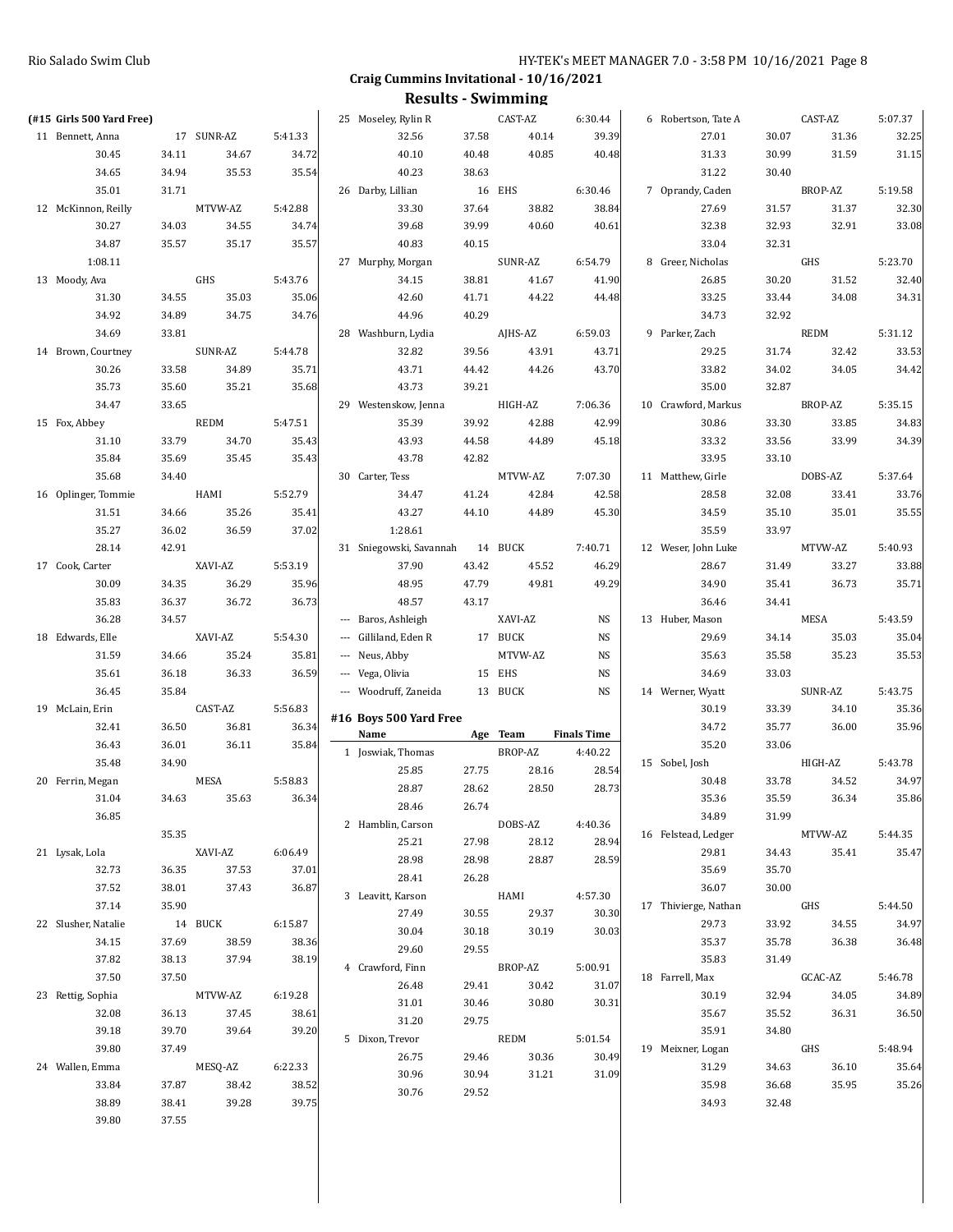#### **Craig Cummins Invitational - 10/16/2021**

|    | (#16 Boys 500 Yard Free) |       |         |         | 34              |  |
|----|--------------------------|-------|---------|---------|-----------------|--|
| 20 | Glenn, Corbin J          |       | CAST-AZ | 5:52.05 |                 |  |
|    | 29.65                    | 33.62 | 34.84   | 34.82   |                 |  |
|    | 36.47                    | 35.77 | 37.11   | 38.28   |                 |  |
|    | 37.03                    | 34.46 |         |         |                 |  |
| 21 | Hansen, Ryley            |       | HAMI    | 5:54.13 | #17 (           |  |
|    | 30.95                    | 34.51 | 36.05   | 35.54   | 1               |  |
|    | 35.98                    | 36.72 | 36.27   | 37.12   |                 |  |
|    | 36.65                    | 34.34 |         |         |                 |  |
| 22 | Macdonald, Nate          |       | HIGH-AZ | 5:55.53 |                 |  |
|    | 33.01                    | 35.07 | 35.71   |         | 2 <sup>2</sup>  |  |
|    |                          | 36.17 | 37.30   | 36.17   |                 |  |
|    | 36.13                    | 32.98 |         |         |                 |  |
| 23 | Kalkman, Kyler           |       | GCAC-AZ | 5:56.11 |                 |  |
|    | 29.25                    | 32.47 | 34.51   | 35.53   | 3               |  |
|    | 36.96                    | 37.76 | 38.07   | 38.21   |                 |  |
|    | 38.03                    | 35.32 |         |         |                 |  |
|    | 24 Wendt, Wyatt          |       | MTVW-AZ | 5:59.37 |                 |  |
|    | 30.47                    | 34.70 | 35.40   | 36.79   | 4               |  |
|    | 37.22                    | 36.51 | 36.89   | 37.59   |                 |  |
|    | 37.92                    | 35.88 |         |         |                 |  |
| 25 | Peck, Scott              |       | MTVW-AZ | 6:03.00 |                 |  |
|    | 29.16                    | 34.73 | 36.43   | 38.03   | 5               |  |
|    | 37.82                    | 38.54 | 38.31   | 38.56   |                 |  |
|    | 38.07                    | 33.35 |         |         |                 |  |
| 26 | Morris, Dylan            |       | REDM    | 6:03.69 |                 |  |
|    | 31.26                    | 35.19 | 36.41   | 37.49   | 6               |  |
|    | 37.58                    | 37.41 | 38.01   | 38.06   |                 |  |
|    | 38.34                    | 33.94 |         |         |                 |  |
| 27 | Smith, Egan              |       | PRES-AZ | 6:10.49 |                 |  |
|    | 30.18                    | 34.62 | 37.10   | 37.50   | 7               |  |
|    | 38.69                    | 38.27 | 39.02   | 39.42   |                 |  |
|    | 38.83                    | 36.86 |         |         |                 |  |
|    | 28 Anderson, Ryan        |       | MESA    | 6:28.48 |                 |  |
|    | 32.40                    | 36.03 | 38.14   | 41.03   | 8               |  |
|    | 40.65                    | 40.87 | 41.86   | 40.24   |                 |  |
|    | 1:17.26                  |       |         |         |                 |  |
| 29 | Goodman, Dailynd         |       | MESA    | 6:28.53 |                 |  |
|    | 33.54                    | 37.61 | 39.60   | 39.85   | 9               |  |
|    | 40.77                    | 40.67 | 39.98   | 39.55   |                 |  |
|    | 39.81                    | 37.15 |         |         |                 |  |
| 30 | Sherman, Ryan            |       | HIGH-AZ | 6:37.94 |                 |  |
|    | 32.97                    | 37.97 | 39.67   | 40.61   | 10 <sup>1</sup> |  |
|    | 40.97                    | 41.50 | 41.97   | 42.41   |                 |  |
|    | 41.45                    | 38.42 |         |         |                 |  |
| 31 | Thompson, Tucker         | 15    | SUNR-AZ | 6:54.52 |                 |  |
|    |                          |       |         | 2:06.77 | $11$ :          |  |
| 32 | Langenbach, Zane         |       | AJHS-AZ | 7:34.50 |                 |  |
|    | 35.09                    | 40.90 | 44.54   | 46.64   |                 |  |
|    | 47.92                    | 48.45 | 47.68   | 48.97   |                 |  |
|    | 50.02                    | 44.29 |         |         | $12-1$          |  |
| 33 | Ray, Colin               |       | GCAC-AZ | 8:06.89 |                 |  |
|    | 39.19                    | 48.44 | 49.72   | 58.71   |                 |  |
|    | 46.74                    | 48.39 | 50.75   | 49.70   |                 |  |
|    | 48.64                    | 46.61 |         |         | 13              |  |

|    | 42.84                                        | 50.96 | 56.25                | 57.98              |
|----|----------------------------------------------|-------|----------------------|--------------------|
|    | 58.68                                        | 59.73 | 59.97                | 1:01.92            |
|    | 1:01.44                                      | 54.92 |                      |                    |
|    | #17 Girls 200 Yard Free Relay<br><b>Team</b> |       | Relay                | <b>Finals Time</b> |
| 1  | <b>REDM</b>                                  |       | A                    | 1:39.73            |
|    | Sterling, Georgia                            |       | Klein, Dakota        |                    |
|    | Moore, Maggie                                |       | Jahn, Sophia         |                    |
|    | 25.30                                        | 24.93 | 25.64                | 23.86              |
| 2  | XAVI-AZ                                      |       | A                    | 1:40.80            |
|    | Munk, Gracie                                 |       | Nolan, Hope          |                    |
|    | Miller, Dylan                                |       | Weiland, Lainey      |                    |
|    | 24.80                                        | 25.18 | 25.47                | 25.35              |
| 3  | MTVW-AZ                                      |       | A                    | 1:42.78            |
|    | Becker, Emma                                 |       | McPhie, Gwen         |                    |
|    | McCurtain, Katlyn                            |       | Thompson, Anna       |                    |
|    | 25.04                                        | 26.62 | 25.93                | 25.19              |
| 4  | CAST-AZ                                      |       | A                    | 1:42.79            |
|    | Downey, Taylor R                             |       | Church, Ella         |                    |
|    | Engle, Jaidan R                              |       | Sloan, Baylee B      |                    |
|    | 26.08                                        | 25.85 | 25.67                | 25.19              |
| 5  | <b>MESA</b>                                  |       | A                    | 1:47.46            |
|    | Ashcroft, Mollie                             |       | Rockwood, Maya       |                    |
|    | Huston, Hannah                               |       | Kunz, Mikenna        |                    |
|    | 26.21                                        | 27.85 | 53.40                |                    |
| 6  | HAMI                                         |       | A                    | 1:48.07            |
|    | Li, Alena                                    |       | Camargo, Isabel      |                    |
|    | Hoddy, Kate                                  |       | Elsabbagh, Lilia     |                    |
|    | 26.58                                        | 26.62 | 27.54                | 27.33              |
| 7  | WWHS-AZ                                      |       | A                    | 1:51.61            |
|    | Potts, Michelle                              |       | Arnett, Elle         |                    |
|    | Carmona, Chloe                               |       | He, Megan            |                    |
|    | 26.58                                        | 30.46 | 28.63                | 25.94              |
| 8  | <b>GHS</b>                                   |       | A                    | 1:52.41            |
|    | McLenna, Gabriella                           |       | Hales, Liberty       |                    |
|    | Stayner, Shea 17                             |       | Moody, Ava           |                    |
|    | 27.59                                        | 28.76 | 28.63                | 27.43              |
| 9  | PRES-AZ                                      |       | A                    | 1:53.71            |
|    | Gruwell, Talia                               |       | Kloos, Emily         |                    |
|    | Smith, Anwen                                 |       | Jarnagin, Emma       |                    |
|    | 27.09                                        | 31.39 | 27.75                | 27.48              |
| 10 | <b>BUCK</b>                                  |       | A                    | 1:58.15            |
|    | Carter, Maikyleigh 15                        |       | Slusher, Natalie 14  |                    |
|    | Helm, Hailey 15                              |       | Ladd, Julie 15       |                    |
|    | 29.28                                        | 29.91 | 29.51                | 29.45              |
| 11 | SUNR-AZ                                      |       | A                    | 1:58.40            |
|    | Scanlon, Jess 17                             |       | Conley, Katelyn 15   |                    |
|    | Greenwood, Emily                             |       | Cunningham, Rylie 13 |                    |
|    | 27.20                                        | 37.20 | 24.27                | 29.73              |
| 12 | DOBS-AZ                                      |       | A                    | 2:01.87            |
|    | Palacios, Chiara                             |       | Revie, Morgan        |                    |
|    | Coyle, Emilee                                |       | Roberts, Sarah       |                    |
|    | 28.70                                        | 30.99 | 32.04                | 30.14              |
| 13 | DVST-AZ                                      |       | A                    | 2:06.00            |
|    | Vangilder, Isabella                          |       | Ongchin, Lauren      |                    |
|    | Stiff, Klarissa                              |       | Randick, Tyler       |                    |
|    | 28.09                                        | 31.26 | 33.46                | 33.19              |

| Sharma, Kanishka          |       | GCAC-AZ              | 9:24.69            | 14 MESQ-AZ                   |         | A                    | 2:08.69            |
|---------------------------|-------|----------------------|--------------------|------------------------------|---------|----------------------|--------------------|
| 42.84                     | 50.96 | 56.25                | 57.98              | Early, Mallory               |         | Rivera, Sofia        |                    |
| 58.68                     | 59.73 | 59.97                | 1:01.92            | Wallen, Emma                 |         | Mcgee, Izabella      |                    |
|                           |       |                      |                    |                              |         |                      |                    |
| 1:01.44                   | 54.92 |                      |                    | 34.25<br>15 GCAC-AZ          | 34.16   | 29.87                | 30.41              |
| Girls 200 Yard Free Relay |       |                      |                    |                              |         | A                    | 2:16.62            |
| <b>Team</b>               |       | Relay                | <b>Finals Time</b> | Johnson, Kiara               |         | Scheffner, Logan     |                    |
| <b>REDM</b>               |       | A                    | 1:39.73            | Kim, Michelle                |         | Kooner, Annalise     |                    |
| Sterling, Georgia         |       | Klein, Dakota        |                    | 31.19                        | 33.96   | 34.94                | 36.53              |
| Moore, Maggie             |       | Jahn, Sophia         |                    | --- HIGH-AZ                  |         | A                    | DQ                 |
| 25.30                     | 24.93 | 25.64                | 23.86              | Early take-off swimmer #2    |         |                      |                    |
| XAVI-AZ                   |       | A                    | 1:40.80            | Hetherington, Sela           |         | Cosseboom, Karli     |                    |
| Munk, Gracie              |       | Nolan, Hope          |                    | Rohner, Claire               |         | Zlotoff, Trinity     |                    |
| Miller, Dylan             |       | Weiland, Lainey      |                    | 29.40                        | 1:23.91 |                      |                    |
| 24.80                     | 25.18 | 25.47                | 25.35              | --- EHS                      |         | A                    | DQ                 |
| MTVW-AZ                   |       | A                    | 1:42.78            | False start                  |         |                      |                    |
| Becker, Emma              |       | McPhie, Gwen         |                    | Heitert, Abigail J 16        |         | Errington, Alaina 14 |                    |
| McCurtain, Katlyn         |       | Thompson, Anna       |                    | Taylor, Alana 15             |         | Saunders, Bailey 16  |                    |
| 25.04                     | 26.62 | 25.93                | 25.19              | 49.06                        | 33.12   | 36.10                | 35.81              |
| CAST-AZ                   |       | A                    | 1:42.79            | AJHS-AZ                      |         | A                    | DQ                 |
| Downey, Taylor R          |       | Church, Ella         |                    | Early take-off swimmer #3    |         |                      |                    |
|                           |       |                      |                    | Washburn, Lydia              |         | Light, Matilda       |                    |
| Engle, Jaidan R<br>26.08  | 25.85 | Sloan, Baylee B      | 25.19              | Mecca, Silvia                |         | Washburn, Audrey     |                    |
|                           |       | 25.67                |                    | 31.28                        | 1:04.51 | 25.66                |                    |
| <b>MESA</b>               |       | A                    | 1:47.46            | #18 Boys 200 Yard Free Relay |         |                      |                    |
| Ashcroft, Mollie          |       | Rockwood, Maya       |                    | Team                         | Relay   |                      | <b>Finals Time</b> |
| Huston, Hannah            |       | Kunz, Mikenna        |                    | 1 BROP-AZ                    |         | A                    | 1:29.13            |
| 26.21                     | 27.85 | 53.40                |                    |                              |         |                      |                    |
| HAMI                      |       | A                    | 1:48.07            | Krueger, Justin              |         | Gonda, Gabe          |                    |
| Li, Alena                 |       | Camargo, Isabel      |                    | Joswiak, Thomas              |         | Sorenson, Jack       |                    |
| Hoddy, Kate               |       | Elsabbagh, Lilia     |                    | 23.32                        | 21.68   | 22.00                | 22.13              |
| 26.58                     | 26.62 | 27.54                | 27.33              | 2 MTVW-AZ                    |         | A                    | 1:29.18            |
| WWHS-AZ                   |       | A                    | 1:51.61            | Trejo, Charlie               |         | Johnson, Ben         |                    |
| Potts, Michelle           |       | Arnett, Elle         |                    | Shum, Brayden                |         | Vance, Adrien        |                    |
| Carmona, Chloe            |       | He, Megan            |                    | 22.11                        | 22.53   | 22.21                | 22.33              |
| 26.58                     | 30.46 | 28.63                | 25.94              | 3 HAMI                       |         | A                    | 1:30.17            |
| GHS                       |       | A                    | 1:52.41            | Silva, Jake                  |         | Shen, Zinan          |                    |
| McLenna, Gabriella        |       | Hales, Liberty       |                    | Puri, Anish                  |         | Pickles, Evan        |                    |
| Stayner, Shea 17          |       | Moody, Ava           |                    | 23.52                        | 22.65   | 22.30                | 21.70              |
| 27.59                     | 28.76 | 28.63                | 27.43              | 4 CAST-AZ                    |         | A                    | 1:34.01            |
| PRES-AZ                   |       | A                    | 1:53.71            | Vetsch, August H             |         | Colby, Gavin         |                    |
| Gruwell, Talia            |       | Kloos, Emily         |                    | Davis, Spike J               |         | Robertson, Tate A    |                    |
| Smith, Anwen              |       | Jarnagin, Emma       |                    | 22.47                        | 24.70   | 23.22                | 23.62              |
| 27.09                     | 31.39 | 27.75                | 27.48              | 5 MESA                       |         | A                    | 1:36.10            |
| <b>BUCK</b>               |       | A                    | 1:58.15            | Newbold, Tyson               |         | Evans, Tucker        |                    |
| Carter, Maikyleigh 15     |       | Slusher, Natalie 14  |                    | Ellingson, Ryan              |         | Cunningham, Walker   |                    |
| Helm, Hailey 15           |       | Ladd, Julie 15       |                    | 22.06                        | 24.82   | 24.68                | 24.54              |
| 29.28                     | 29.91 | 29.51                | 29.45              | 6 PRES-AZ                    |         | A                    | 1:37.76            |
| SUNR-AZ                   |       | A                    | 1:58.40            | Smith, Bryson                |         | Smith, Egan          |                    |
|                           |       |                      |                    | Buettner, Micah              |         | Bassett, Rome        |                    |
| Scanlon, Jess 17          |       | Conley, Katelyn 15   |                    | 23.31                        | 25.86   | 24.43                | 24.16              |
| Greenwood, Emily          |       | Cunningham, Rylie 13 |                    | 7 GHS                        |         |                      |                    |
| 27.20                     | 37.20 | 24.27                | 29.73              |                              |         | A                    | 1:40.43            |
| DOBS-AZ                   |       | A                    | 2:01.87            | Pham, Gabriel                |         | Gorzitze, Braeden    |                    |
| Palacios, Chiara          |       | Revie, Morgan        |                    | Reading, Mason               |         | Emrick, Joshua       |                    |
| Coyle, Emilee             |       | Roberts, Sarah       |                    | 24.58                        | 36.20   | 39.65                |                    |
| 28.70                     | 30.99 | 32.04                | 30.14              | 8 REDM                       |         | A                    | 1:41.29            |
| DVST-AZ                   |       | A                    | 2:06.00            | Jenson, Casey                |         | Parker, Zach         |                    |
| Vangilder, Isabella       |       | Ongchin, Lauren      |                    | Walton, Paul                 |         | Truitt, Chris        |                    |
| Stiff, Klarissa           |       | Randick, Tyler       |                    | 25.33                        | 25.42   | 25.97                | 24.57              |
|                           |       |                      |                    |                              |         |                      |                    |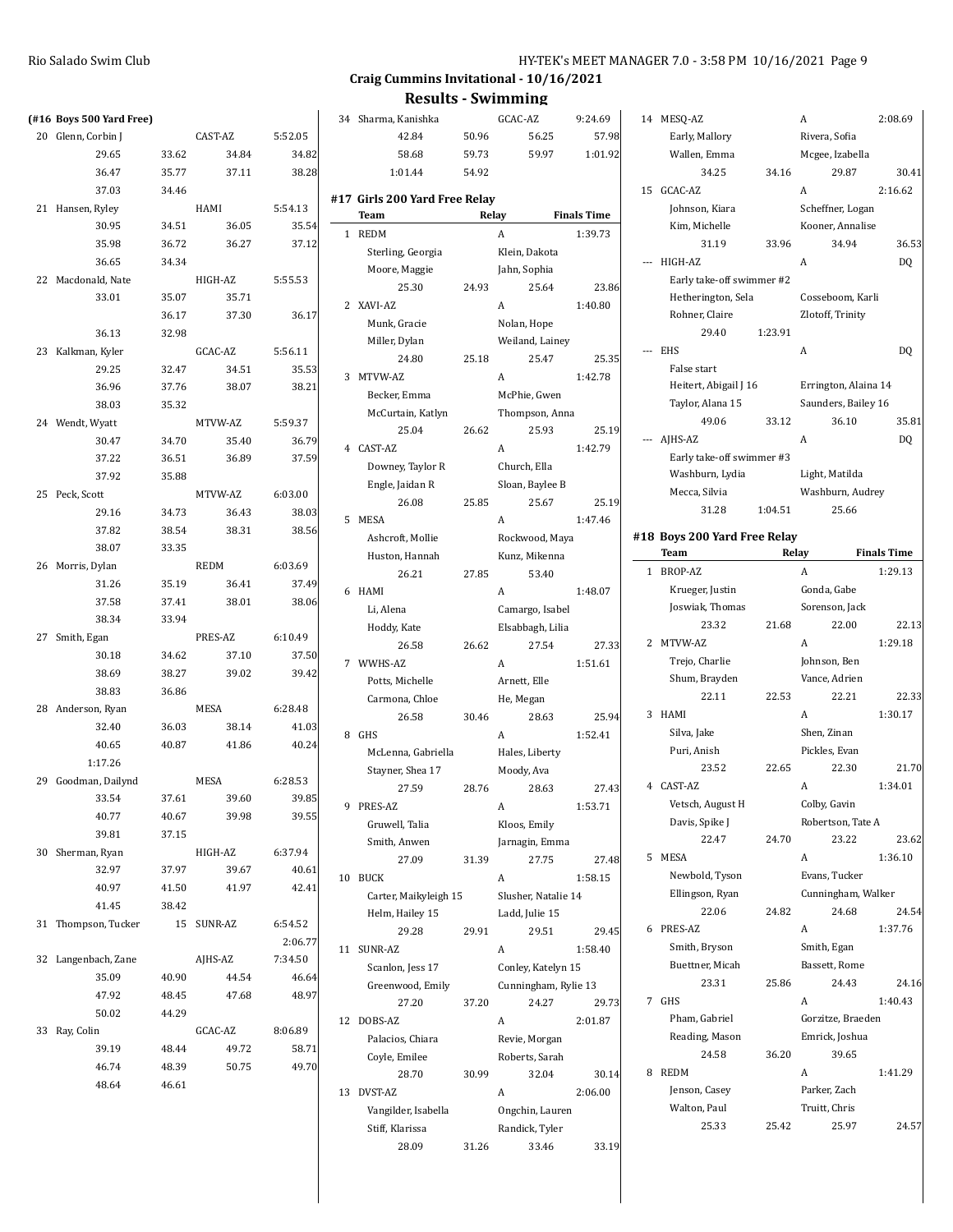| HY-TEK's MEET MANAGER 7.0 - 3:58 PM 10/16/2021 Page 10 |  |  |  |
|--------------------------------------------------------|--|--|--|
|--------------------------------------------------------|--|--|--|

|                                 |       |                        |                    |                       |       | RESULLS - JWILLILLING |         |                             |       |            |                    |
|---------------------------------|-------|------------------------|--------------------|-----------------------|-------|-----------------------|---------|-----------------------------|-------|------------|--------------------|
| (#18 Boys 200 Yard Free Relay)  |       |                        |                    | 6 McCurtain, Katlyn   |       | MTVW-AZ               | 1:02.58 | 37 Morris, Lexie            |       | HIGH-AZ    | 1:17.66            |
| 9 WWHS-AZ                       |       | A                      | 1:41.45            | 30.18                 | 32.40 |                       |         | 37.56                       | 40.10 |            |                    |
| Layton, Kyler                   |       | Davis, Johnathon       |                    | 7 Walkenbach, Taylor  |       | SUNR-AZ               | 1:02.75 | 38 Wyant, Taylor A          |       | CAST-AZ    | 1:19.02            |
| Podolnikov, Dan                 |       | Hansen, Brigham        |                    | 29.99                 | 32.76 |                       |         | 39.17                       | 39.85 |            |                    |
| 24.70                           |       |                        | 22.15              | 8 Douglas, Claire     |       | XAVI-AZ               | 1:03.04 | 39 Ulrich, Alexis           |       | SKYL-AZ    | 1:20.09            |
| 10 SKYL-AZ                      |       | A                      | 1:41.74            | 30.56                 | 32.48 |                       |         | 38.15                       | 41.94 |            |                    |
| Doest, Ethan                    |       | Harrington, Elias      |                    | 9 Mago, Ginger        |       | XAVI-AZ               | 1:03.98 | 40 Mcgee, Izabella          |       | MESQ-AZ    | 1:20.94            |
| Pedersen, Brenden               |       | Yanez Peralta, Tristan |                    | 30.95                 | 33.03 |                       |         | 39.09                       | 41.85 |            |                    |
| 24.89                           | 25.17 | 26.73                  | 24.95              | 10 Hicks, Kayla       |       | <b>REDM</b>           | 1:04.73 | 41 Jones, Alivia            |       | 18 GHS     | 1:21.00            |
| 11 BUCK                         |       | A                      | 1:41.89            | 30.96                 | 33.77 |                       |         | 39.34                       | 41.66 |            |                    |
| VanAusdal, Liam J 17            |       | Pearsall, Zion 17      |                    | 11 He, Megan          |       | WWHS-AZ               | 1:06.38 | 42 Mecca, Silvia            |       | AJHS-AZ    | 1:21.52            |
| Clavel, Tristan 17              |       | Wright, Max A 17       |                    | 32.38                 | 34.00 |                       |         | 38.63                       | 42.89 |            |                    |
| 23.72                           | 25.72 | 27.65                  | 24.80              | 12 Sexson, Isabelle   |       | HAMI                  | 1:07.24 | 43 Greenwood, Emily         |       | SUNR-AZ    | 1:22.59            |
| 12 HIGH-AZ                      |       | $\mathbf{A}$           | 1:43.66            | 32.59                 | 34.65 |                       |         | 40.04                       | 42.55 |            |                    |
| Newberger, Schuyler             |       | Whitener, Asa          |                    | 13 Zlotoff, Trinity   |       | HIGH-AZ               | 1:08.06 | 44 Huston, Heidi            |       | MESA       | 1:22.83            |
| Macdonald, Nate                 |       | Rugg, Davis            |                    | 14 Gervais, Marin I   |       | CAST-AZ               | 1:08.32 | 39.82                       | 43.01 |            |                    |
| 25.62                           | 24.35 | 53.69                  |                    | 33.26                 | 35.06 |                       |         | 45 Blount, Avery            |       | 15 EHS     | 1:24.40            |
| 13 DVST-AZ                      |       | A                      | 1:45.25            | 15 Surat, Catherine   |       | MESQ-AZ               | 1:09.04 | 40.95                       | 43.45 |            |                    |
| Steverson, Canyon               |       | Romero-Mesa, Nicolas   |                    | 34.19                 | 34.85 |                       |         | 46 Gilliland, Anica         |       | 14 BUCK    | 1:25.90            |
| Alexander, Jaylin               |       | Gonzales, Alejandro    |                    | 16 Chock, Alexa       |       | MTVW-AZ               | 1:09.08 | 42.28                       | 43.62 |            |                    |
| 25.36                           | 25.66 | 28.61                  | 25.62              | 33.76                 | 35.32 |                       |         | 47 Sneigowski, Sarah        |       | 15 BUCK    | 1:26.15            |
| 14 GCAC-AZ                      |       | A                      | 1:46.44            | 17 Camargo, Isabel    |       | HAMI                  | 1:09.47 | 48 Nichols, Caitlyn         |       | MESA       | 1:28.89            |
| Tucker, Branson                 |       | Chen, Michael          |                    | 33.36                 | 36.11 |                       |         | 49 Kay, Amaya               |       | GCAC-AZ    | 1:29.91            |
| Feirstein, Aidan                |       | Farrell, Max           |                    | 18 Sweatlock, Sophia  |       | XAVI-AZ               | 1:09.48 | 50 Welling, Chloe           |       | DVST-AZ    | 1:32.53            |
| 26.85                           | 25.70 | 27.45                  | 26.44              | 33.42                 | 36.06 |                       |         | 51 Sniegowski, Savannah     |       | 14 BUCK    | 1:32.99            |
| 15 MESQ-AZ                      |       | A                      | 1:50.60            | 19 Christensen, Molly |       | MESA                  | 1:09.59 | 44.62                       | 48.37 |            |                    |
| Moore, Wyatt                    |       | Murphy, Derek          |                    | 33.74                 | 35.85 |                       |         | 52 Kim, Michelle            |       | GCAC-AZ    | 1:37.59            |
| Vuong, Nam                      |       | Littler, Aaron         |                    | 20 Carmona, Chloe     |       | WWHS-AZ               | 1:09.66 | 53 Auten, Emma              |       | PRES-AZ    | 1:37.64            |
| 28.97                           | 26.95 | 27.95                  | 26.73              | 32.59                 | 37.07 |                       |         | 46.59                       | 51.05 |            |                    |
| 16 DOBS-AZ                      |       | A                      | 1:56.19            | 21 Smith, Anwen       |       | PRES-AZ               | 1:10.44 | 54 Revie, Paige             |       | DOBS-AZ    | 1:41.86            |
| Valiensi, Kai                   |       | Wallace, Benjamin      |                    | 34.48                 | 35.96 |                       |         | 55 Reich, Gwen              |       | GCAC-AZ    | 1:43.25            |
| Wallace, Joseph                 |       | Kellogg, Caleb         |                    | 22 McLain, Erin       |       | CAST-AZ               | 1:10.48 | 56 Light, Matilda           |       | AJHS-AZ    | 1:47.81            |
| 27.43                           | 28.34 | 29.64                  | 30.78              | 35.30                 | 35.18 |                       |         | 57 Kaur, Jasnoor            |       | 17 BUCK    | 2:53.37            |
| 17 AJHS-AZ                      |       | A                      | 2:00.58            | 23 Clark, Lindsey     |       | GHS                   | 1:13.50 | --- Giron, Lillian          |       | MESA       | DQ                 |
| Hunsaker, Dylan                 |       | Adams, Jacob           |                    | 36.50                 | 37.00 |                       |         | Multiple strokes            |       |            |                    |
| Langenbach, Zane                |       | Cap, Wallace           |                    | 24 Otter, Ava         |       | MTVW-AZ               | 1:13.63 | 42.73                       | 49.86 |            |                    |
| 28.39                           | 34.81 | 27.13                  | 30.25              | 35.17                 | 38.46 |                       |         | --- Law, Madison            |       | 15 SUNR-AZ | DQ                 |
| --- SUNR-AZ                     |       | A                      | D <sub>0</sub>     | 25 Bair, Brooke       |       | <b>REDM</b>           | 1:13.73 | Multiple strokes            |       |            |                    |
| Early take-off swimmer #3       |       |                        |                    | 36.07                 | 37.66 |                       |         | --- Vanvolkinburg, Brooklyn |       | AJHS-AZ    | DQ                 |
| Kovalcik, Bobby 17              |       | Valenzuela, Gerardo 17 |                    | 26 Wallen, Emma       |       | MESQ-AZ               | 1:13.79 | Multiple strokes            |       |            |                    |
| Deines, Alex 17                 |       | Wyllie, Ethan 16       |                    | 35.59                 | 38.20 |                       |         | 50.09                       | 56.74 |            |                    |
| 23.32                           | 25.07 | 24.00                  | 22.64              | *27 Driggers, Micah   |       | GHS                   | 1:13.95 | --- Kaur, Sahaj             |       | 15 EHS     | DQ                 |
| --- EHS                         |       | A                      | NS                 | 35.79                 | 38.16 |                       |         | Multiple strokes            |       |            |                    |
| Burrus, Caden 16                |       | Glauser, Grahm 14      |                    | *27 Darby, Lillian    |       | 16 EHS                | 1:13.95 | 47.63                       | 51.80 |            |                    |
| Silligmueller, Lasse 16         |       | Thomas, Bryce 16       |                    | 35.65                 | 38.30 |                       |         | --- Roberts, Sarah          |       | DOBS-AZ    | DQ                 |
|                                 |       |                        |                    | 29 Hetherington, Sela |       | HIGH-AZ               | 1:13.99 | Multiple strokes            |       |            |                    |
| #19 Girls 100 Yard Back<br>Name |       | Age Team               | <b>Finals Time</b> | 30 Westblom, Sofia    |       | HAMI                  | 1:14.29 | --- Rivas Garay, Joanna     |       | AJHS-AZ    | NS                 |
| 1 Munk, Gracie                  |       | XAVI-AZ                | 58.46              | 31 Kuper, Hope        |       | GCAC-AZ               | 1:14.42 | --- Pratt, Lucy             |       | MESQ-AZ    | $_{\rm NS}$        |
| 28.44                           | 30.02 |                        |                    | 36.58                 | 37.84 |                       |         | --- Russell, Elena          |       | DVST-AZ    | $_{\rm NS}$        |
|                                 |       |                        |                    | 32 Shields, Reagan    |       | MTVW-AZ               | 1:15.55 | --- Luwaga, Amany           |       | DVST-AZ    | $_{\rm NS}$        |
| 2 Tobler, Lorin<br>28.77        | 31.02 | GHS                    | 59.79              | 36.79                 | 38.76 |                       |         | --- Weber, Ava              |       | DVST-AZ    | $_{\rm NS}$        |
|                                 |       | CAST-AZ                | 1:00.82            | 33 Kloos, Emily       |       | PRES-AZ               | 1:16.38 | #20 Boys 100 Yard Back      |       |            |                    |
| 3 Engle, Jaidan R<br>29.35      | 31.47 |                        |                    | 37.71                 | 38.67 |                       |         | Name                        |       | Age Team   | <b>Finals Time</b> |
|                                 |       |                        |                    | 34 Hart, Grace        |       | 17 SUNR-AZ            | 1:16.39 | 1 Henstein, Thomas          |       | GHS        | 54.98              |
| 4 Wallace, Remi<br>30.24        | 31.00 | REDM                   | 1:01.24            | 37.95                 | 38.44 |                       |         | 26.25                       | 28.73 |            |                    |
|                                 |       |                        |                    | 35 Palacios, Chiara   |       | DOBS-AZ               | 1:16.53 | 2 Ramme, Deaglan            |       | BROP-AZ    | 55.23              |
| 5 Sterling, Georgia<br>29.67    |       | REDM                   | 1:01.70            | 36 Elfring, Adriana   |       | HAMI                  | 1:17.20 | 26.43                       | 28.80 |            |                    |
|                                 | 32.03 |                        |                    |                       |       |                       |         |                             |       |            |                    |
|                                 |       |                        |                    |                       |       |                       |         |                             |       |            |                    |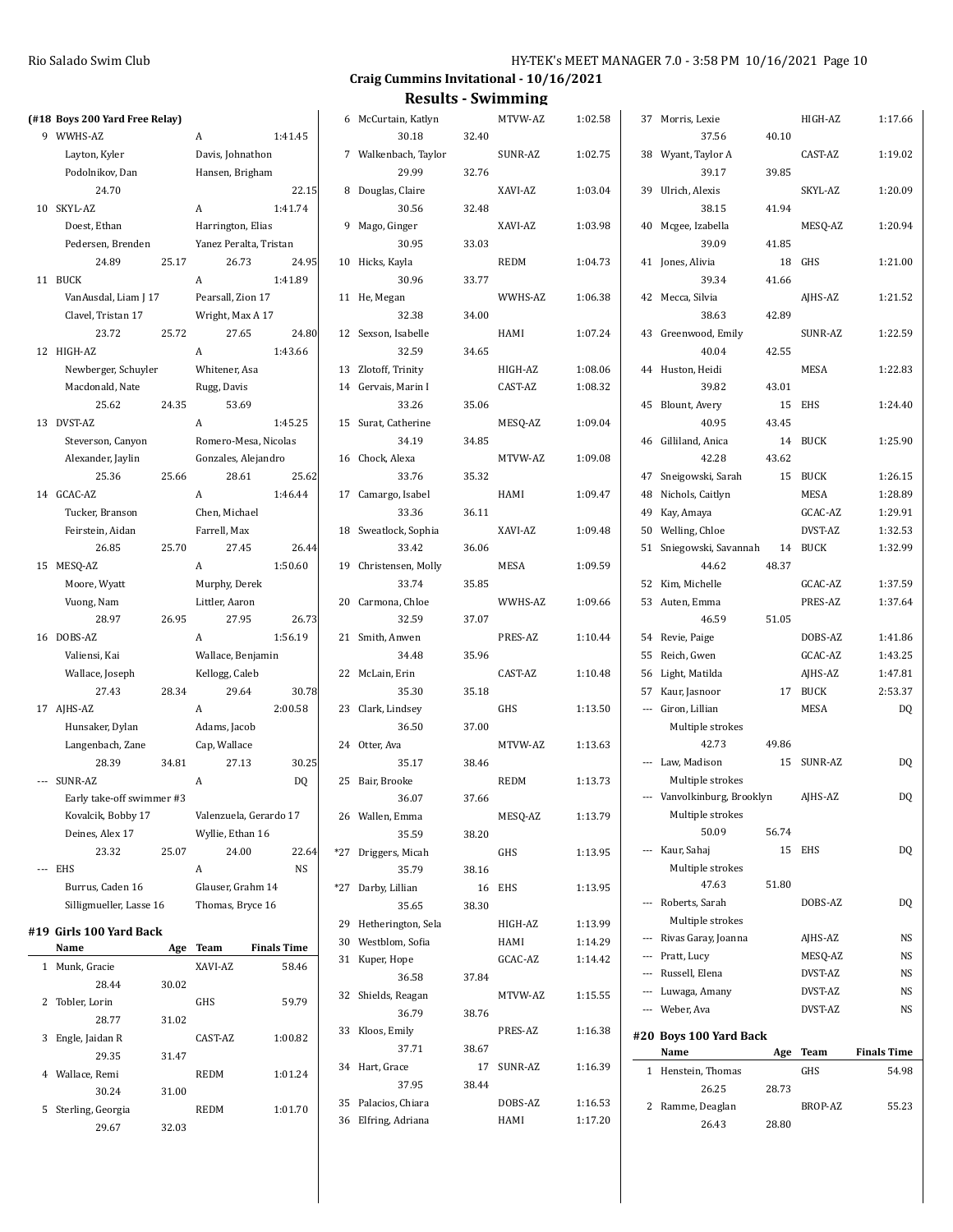| (#20 Boys 100 Yard Back) |       |             |         | 32 Deines, Lucas                      |       | SUNR-AZ     | 1:12.00            | 12 Maldonado, Daisy      |       | XAVI-AZ     | 1:14.22 |
|--------------------------|-------|-------------|---------|---------------------------------------|-------|-------------|--------------------|--------------------------|-------|-------------|---------|
| 3 Wichterman, Rylan      |       | HAMI        | 56.19   | 32.54                                 | 39.46 |             |                    | 35.23                    | 38.99 |             |         |
| 27.16                    | 29.03 |             |         | 33 Bingham, Aaron                     |       | <b>MESA</b> | 1:12.07            | 13 Rusnak, Jaimie        |       | <b>REDM</b> | 1:14.32 |
| 4 Fitzgerald, Bryce      |       | BROP-AZ     | 56.30   | 34.76                                 | 37.31 |             |                    | 34.83                    | 39.49 |             |         |
| 26.74                    | 29.56 |             |         | 34 Alexander, Jaylin                  |       | DVST-AZ     | 1:13.40            | 14 Munoz, Kellee         |       | GHS         | 1:14.91 |
| 5 Davis, Spike J         |       | CAST-AZ     | 56.62   | 37.27                                 | 36.13 |             |                    | 34.99                    | 39.92 |             |         |
| 26.84                    | 29.78 |             |         | 35 Shepherd, Dane                     |       | 15 SUNR-AZ  | 1:13.75            | 15 Guerra, Bella         |       | XAVI-AZ     | 1:16.13 |
| 6 Rowley, Garrett        |       | MTVW-AZ     | 56.73   | 37.14                                 | 36.61 |             |                    | 34.82                    | 41.31 |             |         |
| 27.43                    | 29.30 |             |         | 36 Franco, Joseph                     |       | WWHS-AZ     | 1:15.78            | 16 Andersen, Emily       |       | HAMI        | 1:16.42 |
| 7 Shen, Zinan            |       | HAMI        | 57.05   | 36.69                                 | 39.09 |             |                    | 36.93                    | 39.49 |             |         |
| 28.17                    | 28.88 |             |         | 37 Berrett, Turner                    |       | <b>MESA</b> | 1:17.60            | 17 Turley, Breanna       |       | MESA        | 1:17.98 |
| 8 Diamond, Nick          |       | MTVW-AZ     | 57.85   | 38.08                                 | 39.52 |             |                    | 36.60                    | 41.38 |             |         |
| 27.96                    | 29.89 |             |         | 38 Martin, Matthew B                  |       | 17 BUCK     | 1:17.70            | 18 Smith, Maggie         |       | MESA        | 1:18.33 |
| 9 Felton, Kentaro        |       | 16 BUCK     | 59.50   | 37.79                                 | 39.91 |             |                    | 35.89                    | 42.44 |             |         |
| 28.87                    | 30.63 |             |         | 39 Thivierge, Nathan                  |       | GHS         | 1:18.90            | 19 Puri, Ekta            |       | HAMI        | 1:18.41 |
| 10 Argueta, Anthony      |       | HAMI        | 59.52   | 37.75                                 | 41.15 |             |                    | 36.32                    | 42.09 |             |         |
| 29.27                    | 30.25 |             |         | 40 Hall, Aiden                        |       | GCAC-AZ     | 1:21.00            | 20 Wilder, Caleigh       |       | <b>REDM</b> | 1:19.84 |
| 11 Wen, Lawrence         |       | DVST-AZ     | 1:00.92 | 41 Patel, Aryan                       |       | GCAC-AZ     | 1:24.20            | 37.93                    | 41.91 |             |         |
| 29.98                    | 30.94 |             |         | 41.14                                 | 43.06 |             |                    | 21 Hamilton, Cheyne W    |       | CAST-AZ     | 1:20.19 |
| 12 Schmelter, Jude       |       | <b>REDM</b> | 1:01.23 | 42 Shannon, Laz                       |       | 17 SUNR-AZ  | 1:43.15            | 36.92                    | 43.27 |             |         |
| 29.46                    | 31.77 |             |         | 43 Orrantia, Joseph                   |       | AJHS-AZ     | 1:47.99            | 22 Macdonald, Megan      |       | HIGH-AZ     | 1:20.48 |
| 13 Chun, Christian       |       | BROP-AZ     | 1:01.91 | 51.64                                 | 56.35 |             |                    | 37.18                    | 43.30 |             |         |
| 30.28                    | 31.63 |             |         | --- Detty, Leo                        |       | 15 SUNR-AZ  | DQ                 | 23 Hlavacek, Ava         |       | PRES-AZ     | 1:21.16 |
| 14 Reading, Mason        |       | GHS         | 1:02.10 | Shoulders past vertical toward breast |       |             |                    | 38.21                    | 42.95 |             |         |
| 30.61                    | 31.49 |             |         | 51.00                                 | 54.85 |             |                    | 24 Dennis, Lea           |       | GCAC-AZ     | 1:21.61 |
| 15 Matthew, Girle        |       | DOBS-AZ     | 1:02.19 | --- Pace, Zachary                     |       | HIGH-AZ     | NS                 | 38.15                    | 43.46 |             |         |
| 30.09                    | 32.10 |             |         | --- Breinholt, Boston                 |       | MTVW-AZ     | NS                 | 25 Cawood, Ada           |       | MTVW-AZ     | 1:21.92 |
| 16 Douglas, Jack         |       | BROP-AZ     | 1:02.63 | --- Pearsall, Zion                    |       | 17 BUCK     | NS                 | 38.29                    | 43.63 |             |         |
| 30.29                    | 32.34 |             |         | --- Pedersen, Brenden                 |       | SKYL-AZ     | NS                 | 26 Stapley, Ella         |       | MESA        | 1:22.92 |
|                          |       |             |         |                                       |       |             |                    |                          |       |             |         |
| 17 Pham, Gabriel         |       | GHS         | 1:02.98 | --- Stanley, Owen                     |       | DVST-AZ     | NS                 | 27 Jones, Elizabeth      |       | MTVW-AZ     | 1:23.41 |
| 30.65                    | 32.33 |             |         | --- Silligmueller, Lasse              |       | 16 EHS      | NS                 | 38.55                    | 44.86 |             |         |
| 18 Glanville, Ethan      |       | HAMI        | 1:03.21 | --- Ripley, Julian                    |       | <b>REDM</b> | NS                 | 28 Reynolds, Elizabeth M |       | CAST-AZ     | 1:23.73 |
| 30.41                    | 32.80 |             |         | --- Buettner, Micah                   |       | PRES-AZ     | NS                 | 39.66                    | 44.07 |             |         |
| 19 Whitener, Asa         |       | HIGH-AZ     | 1:03.30 |                                       |       |             |                    | 29 Hollibaugh, Chloe     |       | <b>REDM</b> | 1:23.89 |
| 30.14                    | 33.16 |             |         | #21 Girls 100 Yard Breast             |       |             |                    | 38.44                    | 45.45 |             |         |
| 20 Abercrombie, Logan S  |       | CAST-AZ     | 1:05.20 | Name                                  |       | Age Team    | <b>Finals Time</b> | 30 Cunningham, Rylie     |       | 13 SUNR-AZ  | 1:24.55 |
| 31.84                    | 33.36 |             |         | 1 Becker, Emma                        |       | MTVW-AZ     | 1:06.42            | 39.92                    | 44.63 |             |         |
| 21 Romero-Mesa, Nicolas  |       | DVST-AZ     | 1:06.01 | 31.85                                 | 34.57 |             |                    | 31 McElhaney, Cami       |       | WWHS-AZ     | 1:24.99 |
| 31.92                    | 34.09 |             |         | 2 Warriner, Corinne                   |       | HAMI        | 1:06.81            | 32 Gurney, Roxie         |       | GHS         | 1:25.03 |
| 22 Marin, Jesse          |       | REDM        | 1:08.31 | 31.55                                 | 35.26 |             |                    | 39.85                    | 45.18 |             |         |
| 33.19                    | 35.12 |             |         | 3 Crawford, Courtney                  |       | DVST-AZ     | 1:08.90            | 33 Scanlon, Jess         |       | 17 SUNR-AZ  | 1:25.08 |
| 23 Eppele, Joseph        |       | PRES-AZ     | 1:08.33 | 32.43                                 | 36.47 |             |                    | 40.28                    | 44.80 |             |         |
| 32.57                    | 35.76 |             |         | 4 Washburn, Audrey                    |       | AJHS-AZ     | 1:10.06            | 34 Coyle, Emilee         |       | DOBS-AZ     | 1:25.19 |
| 24 Alex, Christopher     |       | CAST-AZ     | 1:08.47 | 33.09                                 | 36.97 |             |                    | 35 Perkins, Brynli       |       | HIGH-AZ     | 1:26.15 |
| 25 Clark, Jaxon J        |       | 17 BUCK     | 1:08.48 | 5 Klein, Dakota                       |       | REDM        | 1:10.39            | 40.19                    | 45.96 |             |         |
| 26 Arellano, Sebastian   |       | MTVW-AZ     | 1:08.64 | 33.72                                 | 36.67 |             |                    | 36 Early, Mallory        |       | MESQ-AZ     | 1:27.23 |
| 33.83                    | 34.81 |             |         | 6 Nolan, Hope                         |       | XAVI-AZ     | 1:10.47            | 41.15                    | 46.08 |             |         |
| 27 White, James          |       | GCAC-AZ     | 1:09.34 | 33.54                                 | 36.93 |             |                    | 37 de Kort, Juliana      |       | PRES-AZ     | 1:27.39 |
| 33.18                    | 36.16 |             |         | 7 Gill, Ava                           |       | XAVI-AZ     | 1:12.68            | 42.42                    | 44.97 |             |         |
| 28 Harris, Michael       |       | WWHS-AZ     | 1:09.36 | 34.10                                 | 38.58 |             |                    | 38 Cowing, Jolie L       |       | CAST-AZ     | 1:27.78 |
| 33.20                    | 36.16 |             |         | 8 Markle, Emily                       |       | 15 EHS      | 1:12.85            | 41.41                    | 46.37 |             |         |
| 29 Bentley, Karter B     |       | CAST-AZ     | 1:09.68 | 34.73                                 | 38.12 |             |                    | 39 Washburn, Lydia       |       | AJHS-AZ     | 1:27.80 |
| 34.00                    | 35.68 |             |         | 9 Witt, Abby                          |       | HAMI        | 1:13.07            | 40 Johnson, Kiara        |       | GCAC-AZ     | 1:27.93 |
| 30 Tinsley, Heath        |       | PRES-AZ     | 1:10.28 | 34.52                                 | 38.55 |             |                    | 40.39                    | 47.54 |             |         |
| 34.52                    | 35.76 |             |         | 10 Lovelace, Lucille                  |       | DVST-AZ     | 1:13.10            | 41 Lanford, Avery        |       | PRES-AZ     | 1:28.24 |
| 31 Chen, Michael         |       | GCAC-AZ     | 1:11.25 | 34.10                                 | 39.00 |             |                    | 43.22                    | 45.02 |             |         |
| 33.84                    | 37.41 |             |         | 11 Griffin, Kensie<br>34.32           | 38.89 | MTVW-AZ     | 1:13.21            | 42 Ladd, Julie           |       | 15 BUCK     | 1:29.10 |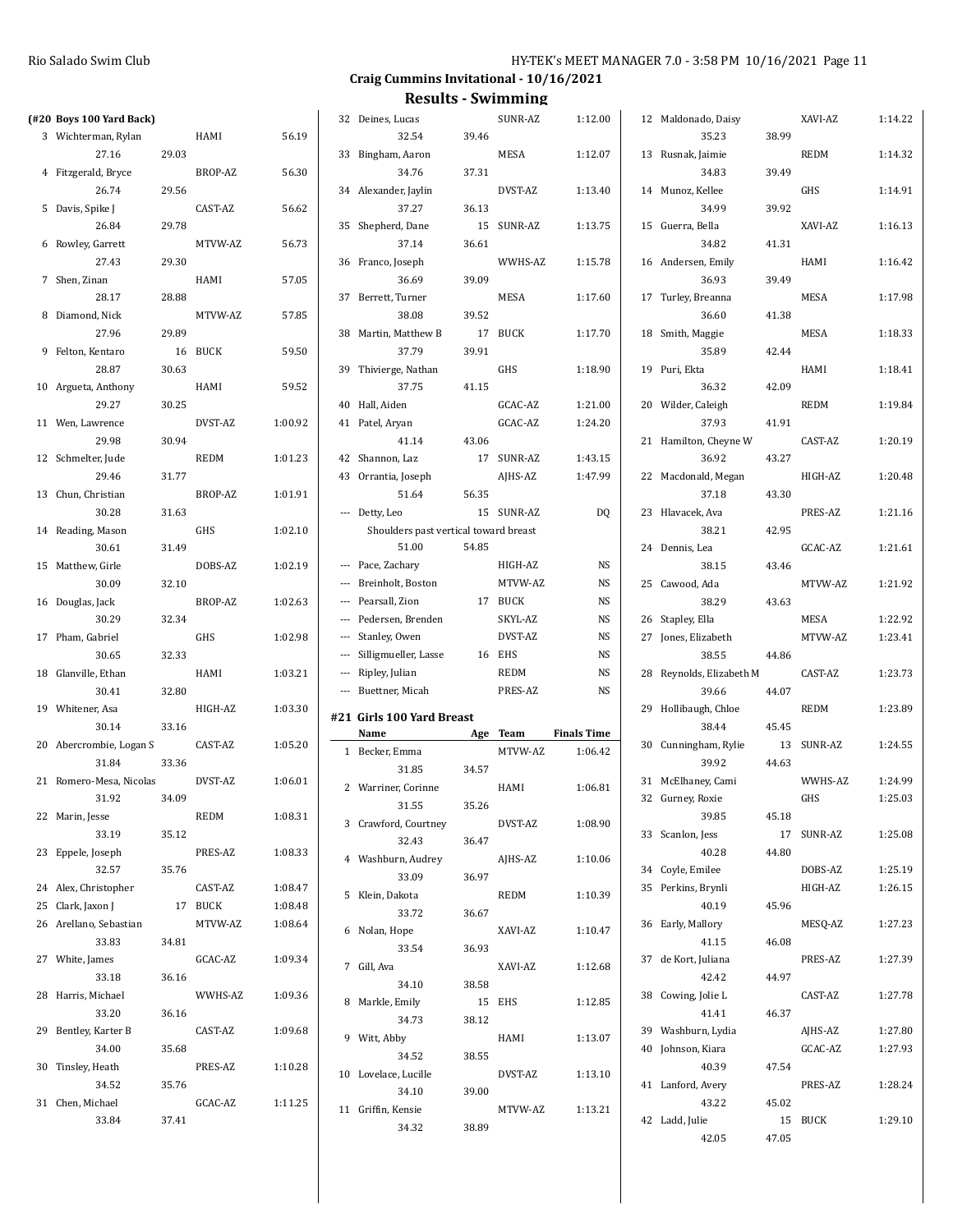| (#21 Girls 100 Yard Breast)   |         |            |                    | 9 Soloviev, Victor        |       | HAMI        | 1:05.76 | 38 Riveras, Ryland            |         | 15 SUNR-AZ       | 1:20.06            |
|-------------------------------|---------|------------|--------------------|---------------------------|-------|-------------|---------|-------------------------------|---------|------------------|--------------------|
| 43 Ongchin, Lauren            |         | DVST-AZ    | 1:29.89            | 30.92                     | 34.84 |             |         | 37.77                         | 42.29   |                  |                    |
| 41.21                         | 48.68   |            |                    | 10 Jenson, Casey          |       | <b>REDM</b> | 1:05.82 | 39 Talluri, Shreyas           |         | GCAC-AZ          | 1:20.30            |
| 44 Rees, Brooklyn             |         | HIGH-AZ    | 1:30.76            | 29.80                     | 36.02 |             |         | 38.27                         | 42.03   |                  |                    |
| 42.47                         | 48.29   |            |                    | 11 Felstead, Case         |       | MTVW-AZ     | 1:06.61 | 40 Kellogg, Jonah             |         | DOBS-AZ          | 1:20.60            |
| 45 Porter, Shea               |         | 14 EHS     | 1:31.93            | 31.08                     | 35.53 |             |         | 39.50                         | 41.10   |                  |                    |
| 43.00                         | 48.93   |            |                    | 12 Whitehead, Fischer     |       | BROP-AZ     | 1:07.92 | 41 Abbott, Landon             |         | 15 SUNR-AZ       | 1:20.67            |
| 46 Jones, Avrey               |         | GHS        | 1:32.09            | 32.04                     | 35.88 |             |         | 38.63                         | 42.04   |                  |                    |
| 44.28                         | 47.81   |            |                    | 13 Jesclard, Keane        |       | MTVW-AZ     | 1:08.04 | 42 Rizzo, Vince M             |         | CAST-AZ          | 1:21.94            |
| 47 Quinn, Kira                |         | GHS        | 1:32.62            | 31.68                     | 36.36 |             |         | 38.99                         | 42.95   |                  |                    |
|                               | 48.12   |            |                    |                           |       | DVST-AZ     |         | 43 Hartsfield, Crew           |         | HIGH-AZ          | 1:23.02            |
| 44.50                         |         |            |                    | 14 Bushko, Alex           |       |             | 1:09.57 |                               |         |                  |                    |
| 48 Tompkins, Emma             |         | DOBS-AZ    | 1:35.73            | 32.36                     | 37.21 |             |         | 38.10                         | 44.92   |                  |                    |
| 45.35                         | 50.38   |            |                    | 15 Huang, Alexander       |       | HAMI        | 1:09.87 | 44 Harrington, Elias          |         | SKYL-AZ          | 1:23.74            |
| 49 Bunner, Kaitlin J          |         | CAST-AZ    | 1:36.19            | 33.17                     | 36.70 |             |         | 45 Wallen, Matthew            |         | MESQ-AZ          | 1:24.56            |
| 45.20                         | 50.99   |            |                    | 16 Bingham, Austin        |       | HIGH-AZ     | 1:10.37 | 37.84                         | 46.72   |                  |                    |
| 50 Mikla, Callie              |         | GCAC-AZ    | 1:37.45            | 32.11                     | 38.26 |             |         | 46 Vuong, Nam                 |         | MESQ-AZ          | 1:24.86            |
| 44.39                         | 53.06   |            |                    | 17 Perkinson, Will        |       | MTVW-AZ     | 1:10.60 | 47 Wang, David                |         | GCAC-AZ          | 1:27.09            |
| 51 Conley, Katelyn            |         | 15 SUNR-AZ | 1:38.59            | 32.24                     | 38.36 |             |         | 39.69                         | 47.40   |                  |                    |
| 52 Brooks, Cianna             |         | 14 SUNR-AZ | 1:42.94            | 18 Yanez Peralta, Tristan |       | SKYL-AZ     | 1:10.88 | 48 Cap, Wallace               |         | AJHS-AZ          | 1:28.62            |
| 47.92                         | 55.02   |            |                    | 33.26                     | 37.62 |             |         | 40.49                         | 48.13   |                  |                    |
| 53 Saunders, Bailey           |         | 16 EHS     | 1:43.56            | 19 Feirstein, Aidan       |       | GCAC-AZ     | 1:11.05 | 49 Vargas-Guzman, Carlos      |         | 14 BUCK          | 1:30.97            |
| 49.13                         | 54.43   |            |                    | 34.11                     | 36.94 |             |         | 43.46                         | 47.51   |                  |                    |
| 54 Clavel, Brianna            |         | 15 BUCK    | 1:45.38            | 20 Harris, Jackson        |       | HIGH-AZ     | 1:11.36 | 50 Vigil, Josef               |         | GCAC-AZ          | 1:31.75            |
| 55 Rivera, Sofia              |         | MESQ-AZ    | 1:52.65            | 33.14                     | 38.22 |             |         | 44.57                         | 47.18   |                  |                    |
| 52.20                         | 1:00.45 |            |                    | 21 Smith, Heath           |       | MESA        | 1:11.42 | 51 Huang, Kaelem              |         | MESQ-AZ          | 1:49.17            |
| 56 Taylor, Alison             |         | MESQ-AZ    | 2:10.18            | 32.99                     | 38.43 |             |         | 49.27                         | 59.90   |                  |                    |
| 57 Heitert, Abigail J         |         | 16 EHS     | 2:11.56            | 22 Brewer, Colton         |       | MTVW-AZ     | 1:11.81 | --- Veres, Nick               |         | 17 SUNR-AZ       | DQ                 |
| 58 Hanna, Mary                |         | GCAC-AZ    | 2:29.68            | 34.42                     | 37.39 |             |         | Delay of meet                 |         |                  |                    |
| 1:10.49                       | 1:19.19 |            |                    | 23 Spears, Jason M        |       | CAST-AZ     | 1:12.51 | --- Clark, Jett               |         | 15 BUCK          | DQ                 |
| --- Stapley, Auburn           |         | MESA       | <b>DQ</b>          | 34.65                     | 37.86 |             |         | One hand touch                |         |                  |                    |
| Kick before pull during cycle |         |            |                    | 24 Egan, Nik              |       | <b>REDM</b> | 1:12.76 | 42.52                         | 48.89   |                  |                    |
| 42.35                         | 48.38   |            |                    | 33.82                     | 38.94 |             |         | --- Maldonado, Jonathan       |         | 16 BUCK          | <b>NS</b>          |
| --- Gonzales, Danielle        |         | 15 BUCK    | DQ                 | 25 Shumway, Westin        |       | WWHS-AZ     | 1:13.23 | --- Mann, Paxten              |         | 16 EHS           | <b>NS</b>          |
| Delay of meet                 |         |            |                    | 35.21                     | 38.02 |             |         | --- Harnisch, Erikson D       |         | CAST-AZ          | NS                 |
| 54.71                         | 1:07.69 |            |                    | 26 Carpenter, Jack        |       | WWHS-AZ     | 1:13.44 | --- Rivas Lopez, Elias        |         | DOBS-AZ          | <b>NS</b>          |
| --- Lee, Ruby                 |         | DVST-AZ    | NS                 | 34.91                     | 38.53 |             |         |                               |         |                  |                    |
| --- Evans, Trinity            |         | 15 BUCK    | <b>NS</b>          | 27 VanAusdal, Liam J      |       | 17 BUCK     | 1:13.59 | #23 Girls 400 Yard Free Relay |         |                  |                    |
| --- Pocock, Madeleine         |         | MESQ-AZ    | <b>NS</b>          | 34.07                     | 39.52 |             |         | Team                          |         | Relay            | <b>Finals Time</b> |
|                               |         |            |                    | 28 Valiensi, Kai          |       | DOBS-AZ     | 1:14.44 | 1 REDM                        |         | A                | 3:37.39            |
| #22 Boys 100 Yard Breast      |         |            |                    | 36.17                     | 38.27 |             |         | Wallace, Remi                 |         | Cooley, Tatum    |                    |
| Name                          |         | Age Team   | <b>Finals Time</b> | 29 Nichols, Luke          |       | MESA        | 1:14.92 | Moore, Maggie                 |         | Jahn, Sophia     |                    |
| 1 Pickles, Evan               |         | HAMI       | 59.37              | 36.01                     | 38.91 |             |         | 26.96                         | 56.94   | 25.40            | 53.43              |
| 28.20                         | 31.17   |            |                    | 30 Glenn, Corbin J        |       | CAST-AZ     | 1:15.66 | 2 MTVW-AZ                     |         | A                | 3:40.81            |
| 2 Serrano, David              |         | BROP-AZ    | 1:01.03            |                           |       |             |         | Becker, Emma                  |         | Thompson, Anna   |                    |
| 28.73                         | 32.30   |            |                    | 36.40                     | 39.26 |             |         | Baird, Reagan                 |         | Griffin, Kensie  |                    |
| 3 Fay, Timothy                |         | GHS        | 1:01.10            | 31 Mack, David            |       | GHS         | 1:15.67 | 26.70                         | 55.63   | 26.03            | 55.15              |
| 28.69                         | 32.41   |            |                    | 34.89                     | 40.78 |             |         | 26.13                         | 55.13   | 26.11            | 54.90              |
| 4 Neilson, Teddy              |         | BROP-AZ    | 1:02.27            | 32 Pribyl, Carson         |       | 15 SUNR-AZ  | 1:16.58 | 3 HAMI                        |         | $\mathbf{A}$     | 3:45.99            |
| 29.64                         | 32.63   |            |                    | 36.10                     | 40.48 |             |         | Elsabbagh, Lilia              |         | Sexson, Isabelle |                    |
| 5 Macdonald, Carson           |         | HIGH-AZ    | 1:03.60            | 33 Judd, Tyler            |       | GHS         | 1:16.62 | Warriner, Corinne             |         | Pickles, Audrey  |                    |
| 29.66                         | 33.94   |            |                    | 36.50                     | 40.12 |             |         | 28.13                         | 57.98   | 27.88            | 58.55              |
| 6 White, Spencer              |         | GHS        | 1:03.61            | 34 Kohn, Ethan            |       | REDM        | 1:17.55 | 27.00                         | 56.66   | 25.05            | 52.80              |
| 29.83                         | 33.78   |            |                    | 36.76                     | 40.79 |             |         | 4 GHS                         |         | $\mathbf{A}$     | 3:53.09            |
| 7 Puri, Anish                 |         | HAMI       | 1:03.90            | 35 Spencer, Carter        |       | REDM        | 1:19.57 | McLenna, Gabriella            |         | Moody, Ava       |                    |
| 30.88                         | 33.02   |            |                    | 37.56                     | 42.01 |             |         | Buessing, Braydee             |         | Tobler, Lorin    |                    |
| 8 Oprandy, Caden              |         | BROP-AZ    | 1:05.41            | 36 Noe, Tevin             |       | MESA        | 1:19.60 | 29.14                         | 1:01.00 | 29.19            | 1:01.31            |
| 31.65                         | 33.76   |            |                    | 38.50                     | 41.10 |             |         | 26.92                         | 56.00   | 26.08            | 54.78              |
|                               |         |            |                    | 37 Murphy, Derek          |       | MESQ-AZ     | 1:19.75 |                               |         |                  |                    |
|                               |         |            |                    |                           |       |             |         |                               |         |                  |                    |
|                               |         |            |                    | 35.23                     | 44.52 |             |         |                               |         |                  |                    |